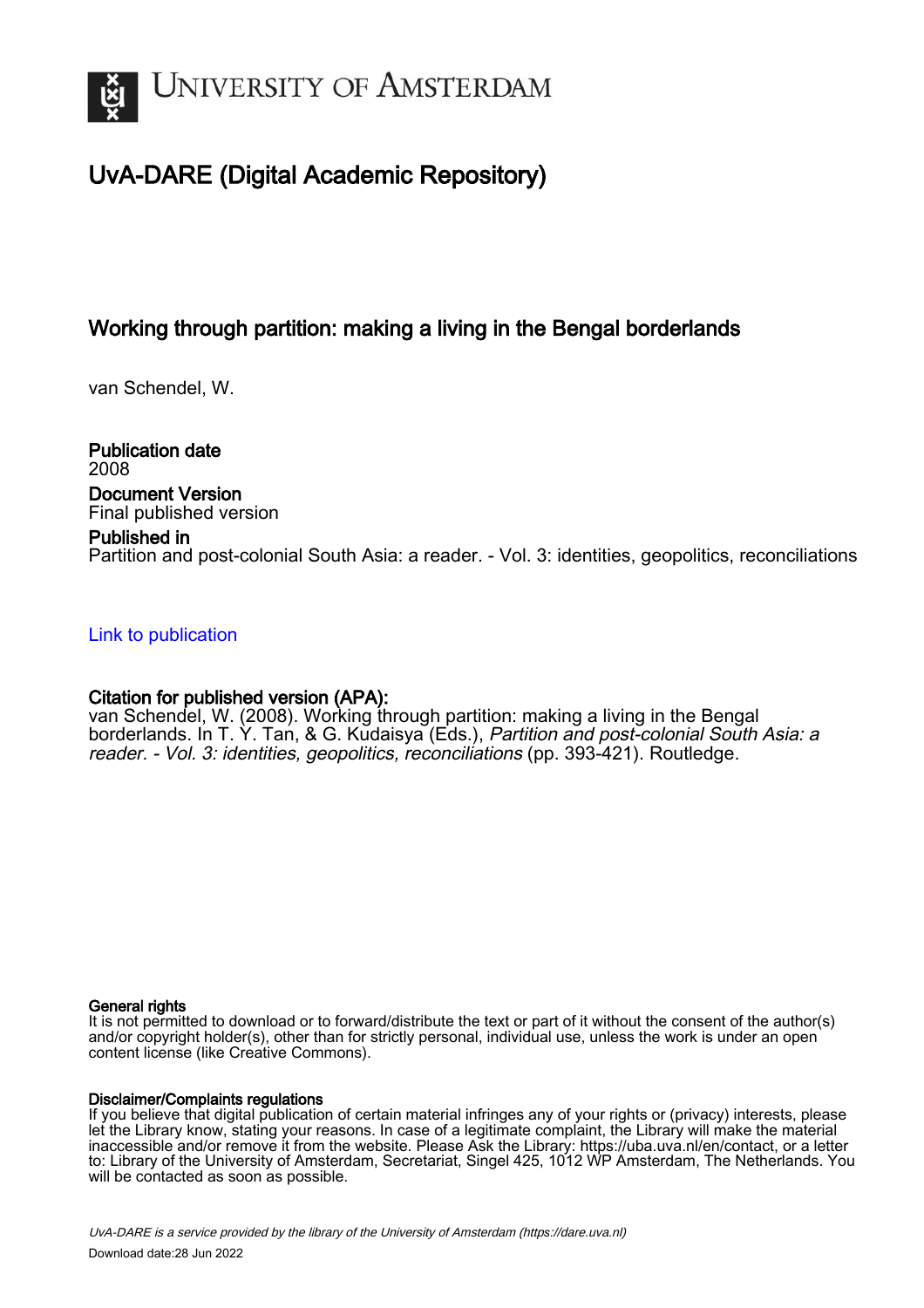## Working Through Partition: Making a Living in the Bengal Borderlands

Willem van Schendel

SUMMARY: Partition, the break-up of colonial India in  $1947$ , has been the subject of considerable serious historical research, but almost exclusively from two distinctive perspectives: as a macropolitical event; or as a cultural and personal disaster. Remarkably, very little is known about the socioeconomic impact of Partition on different localities and individuals. This exploratory essay considers how Partition affected working people's livelihood and labour relations. The essay focuses on the northeastern part of the subcontinent, where Partition created an international border separating East Bengal – which became East Pakistan, then Bangladesh – from West Bengal, Bihar, Assam, and other regions which joined the new state of India. Based largely on evidence contained in "low-level" state records, the author explores how labour relations for several categories of workers in the new borderland changed during the period of the late 1940s and 1950s.

In the Indian subcontinent, the word "Partition" conjures up a particular landscape of knowledge and emotion. The break-up of colonial India has been presented from vantage points which privilege certain vistas of the postcolonial landscape. The high politics of the break-up itself, the violence and major population movements, and the long shadows which Partition cast over the relationship between India and Pakistan (and, from 1971, Bangladesh) have been topics of much myth-making, intense polemics, and considerable serious historical research. As three rival nationalisms were being built on conflicting interpretations of Partition, most analysts and historians have been drawn towards the study of Partition as a macropolitical event. Let us portray these scholars as the mountaineers of Partition studies.

A second trend in the literature has focused on Partition as a cultural and personal disaster, the fissure of two major regional cultures (Punjab and Bengal) which were divided between the successor states, and personal suffering and traumatic memories for millions of uprooted refugees. Those

This article will also appear in Arvind N. Das and Marcel van der Linden (eds), Work and Social Change in Asia: Essays in Honour of Jan Breman (New Delhi, 2002).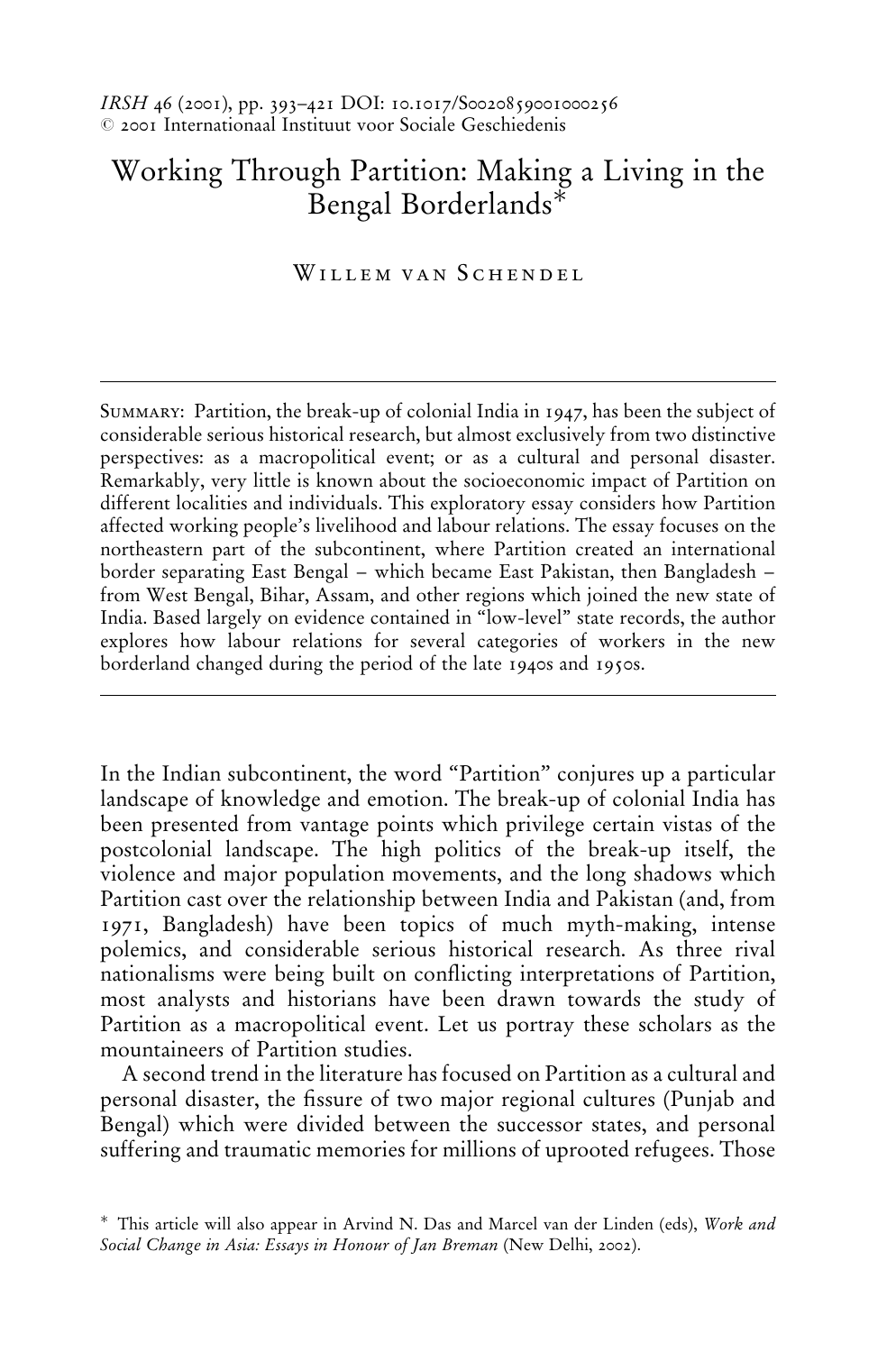who study these themes are the fishermen of Partition, casting their nets in its deep waters. It is these two groups of scholars who have determined how we see the mental landscape of Partition  $-$  a landscape dominated by the jagged peaks of Mount Recrimination reflected in the dark surface of Lake Nostalgia.

Other parts of that landscape, however, are still in the shadows. We must explore them if we are to make sense of how Partition shaped social life in South Asia in the second half of the twentieth century. What lies between the mountains and the lake? What was happening in the foothills, on the plains, the rivers, and their banks? How did ordinary people experience the macropolitical event of state fragmentation? And how did their actions influence the shape of post-Partition societies?

We still know remarkably little about many aspects of Partition, particularly its socioeconomic impact on different localities and individuals. The nationalist historiographies of Pakistan, India, and Bangladesh have elevated the moment of Partition  $(14/15$  August 1947) to the status of an absolute caesura in the history of the subcontinent. Till now, few have challenged the resulting state-centred periodization. But in many regions, and in the lives of numerous individuals, the realities of Partition were slow to make their mark. In their constructions of history, 1947 does not always appear as the sharp break of historiographical convention. Gyanendra Pandey's remarks for India are equally applicable to Pakistan and Bangladesh:

``The historians' '' history of Partition has, in India, been a history of crisis for the Indian nation and the nationalist leadership. It has been a history of the machinations which lay behind this event, and the lessons to be drawn by the nation for the future. This is not a history of the lives and experiences of the people who lived through that time, of the way in which the events of the 1940s were constructed in their minds, of the identities or uncertainties that Partition created or reinforced. Even as a history of crisis for the Indian nation, therefore, this history is inadequate.<sup>1</sup>

This inadequacy is even more glaring in the case of the historians' social and economic history of Partition.<sup>2</sup> In order to construct adequate social

<sup>1.</sup> Gyanendra Pandey, "The Prose of Otherness", in David Arnold and David Hardiman (eds), Subaltern Studies VIII: Essays in Honour of Ranajit Guha (Delhi [etc.], 1994), p. 194.

<sup>2.</sup> In the years following Partition, a few attempts were made to quantify the economic impact at aggregate levels (e.g. Vakil) and some studies have compared trends in East and West Bengal without focusing specifically on Partition (Boyce, Bose, Rogaly et al.). Studies such as Dasgupta's, comparing the long-term economic impact of Partition on a divided region, are very rare. C.N. Vakil, Economic Consequences of Divided India: A Study of the Economy of India and Pakistan (Bombay, 1950); James K. Boyce, Agrarian Impasse in Bengal: Institutional Constraints to Technological Change (Oxford [etc.], 1987); Sugata Bose, Peasant Labour and Colonial Capital: Rural Bengal Since 1770, The New Cambridge History of India, vol. 3:2 (Delhi, 1993); Ben Rogaly, Barbara Harriss-White and Sugata Bose (eds), Sonar Bangla?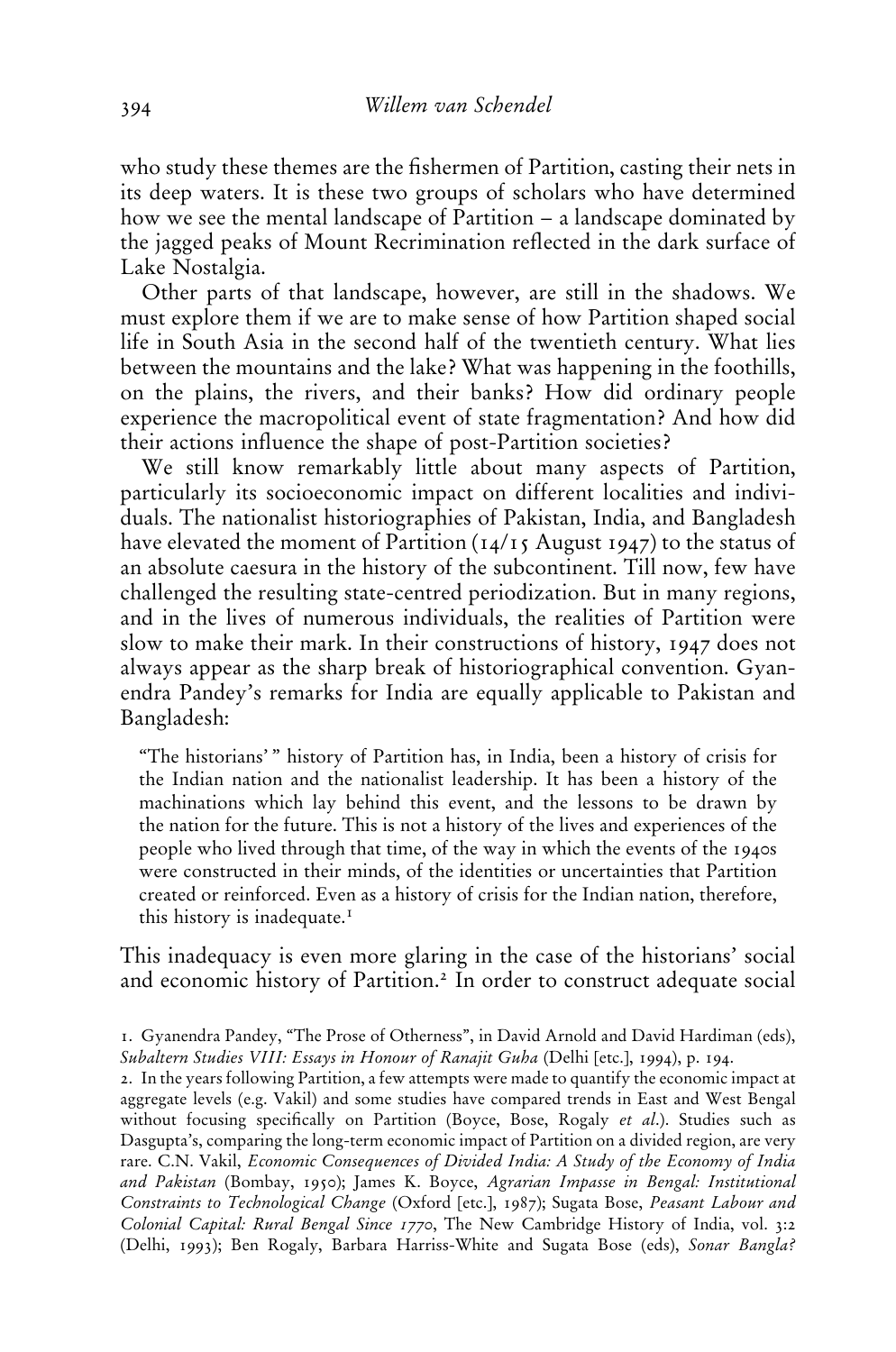and economic histories of Partition, we need to reconsider the historical sources which have informed Partition studies so far. Students of Partition have been returning time and again to a few particularly rich ores: highlevel state records (most famously the ones published in The Transfer of Power)<sup>3</sup> as well as the private papers, correspondence, and memoirs of prominent politicians and bureaucrats. The possibilities offered by other source material have been much less diligently pursued. With few exceptions, the many voices speaking from low-level and local records, newspapers, diaries, letters, and oral and written testimony by ordinary people have been underused.4

In this essay we consider how Partition affected working people's livelihood. India – much more than Bangladesh and Pakistan – has a lively tradition of labour history and labour studies.<sup>5</sup> Studies in this tradition often take 1947 as their cut-off point but otherwise they hardly intersect with studies on Partition. Many years ago, Jan Breman argued that "to understand the present situation of the rural labourers it is essential to know their position in the past", $6$  and his impressive research output since then has done much to historicize the study of labour relations in South Asia. It is in this spirit that we explore the effects of Partition on labour, a topic which has received scant attention from students of labour as well as from students of Partition.

This is an exploratory essay, and its scope is restricted in several ways. First of all, it deals only with the northeastern part of the subcontinent, where Partition created an international border separating East Bengal which became East Pakistan, then Bangladesh - from West Bengal, Bihar, Assam, and other regions which joined the new state of India (see

Agricultural Growth and Agrarian Change in West Bengal and Bangladesh (Dhaka, 1999); Abhijit Dasgupta, Growth with Equity: The New Technology and Agrarian Change in Bengal (Delhi, 1998).

3. Published in twelve volumes by Her Majesty's Stationery Office, London, between 1970 and 1983, and edited by Nicholas Mansergh, E.W.R. Lumby and others.

4. Interesting recent examples of analyses on the basis of such material are Ritu Menon and Kamla Bhasin, Borders & Boundaries: Women in India's Partition (Delhi, 1998); Joya Chatterji, "The Fashioning of a Frontier: The Radcliffe Line and Bengal's Border Landscape,  $1947-52$ ", Modern Asian Studies, 33 (1999), pp. 185-242; Dipesh Chakrabarty, "Remembered Villages: Representation of Hindu-Bengali Memories in the Aftermath of the Partition", Economic and Political Weekly (10 August 1996), pp. 2143-2151; Gautam Ghosh, "'God is a Refugee': Nationalism, Morality and History in the 1947 Partition of India", Social Analysis, 42 (1998), pp. 33-62; and Prafulla K. Chakrabarti, The Marginal Men: The Refugees and the Left Political Syndrome in West Bengal, 2nd edn (Calcutta, 1999).

5. For a recent overview, see Sabyasachi Bhattacharya, "South Asian Labour History: Historiography - And Where Do We Go From Here?", paper presented at the conference on Global Labour History in the Twenty-first Century, International Institute of Social History, Amsterdam, November 2000.

6. Jan Breman, Meester en Knecht: Een onderzoek naar de veranderingen in de betrekkingen tussen landheren en landarbeiders in Zuid-Gujarat, India (Amsterdam, 1970), p. 2.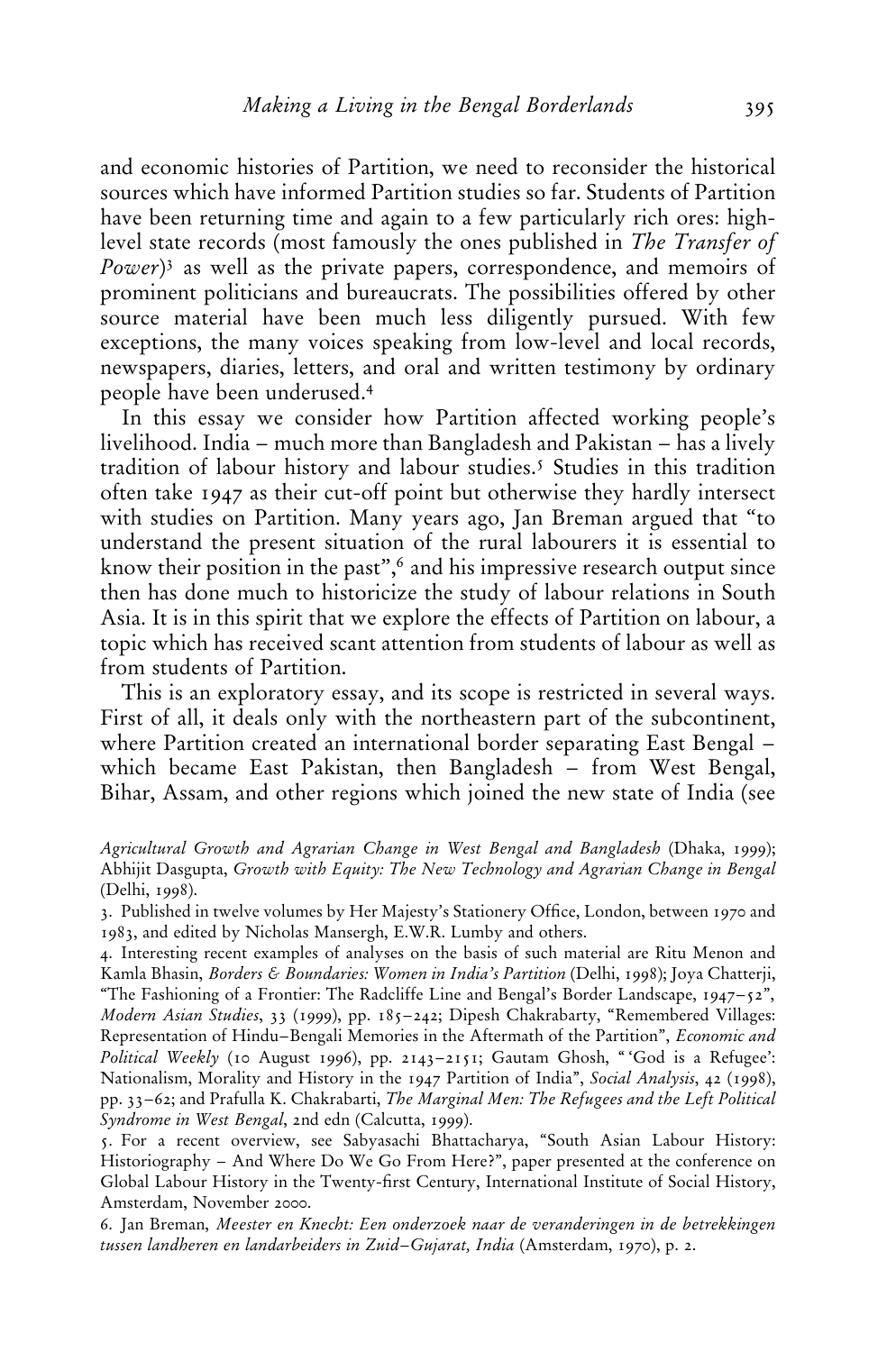<span id="page-4-0"></span>

Figure 1. The Partition border.

Figure 1). Second, it concentrates on the new borderland and how labour relations changed there. Third, it is confined to the period of the late 1940s and 1950s. And finally, it is based largely on evidence contained in "lowlevel'' state records. Because these records are more readily accessible in Bangladesh than in India, this essay contains more information on how people worked through Partition on the Pakistan side of the borderland than on the Indian side.<sup>7</sup>

7. In this paper, reference is made to three series of relatively "low-level" state records in the National Archives of Bangladesh in Dhaka. These are "B. Proceedings" of the Home Department of the Government of (East) Bengal, records which were supposed to be destroyed after a number of years. In the following, records of the Confidential Records Branch start with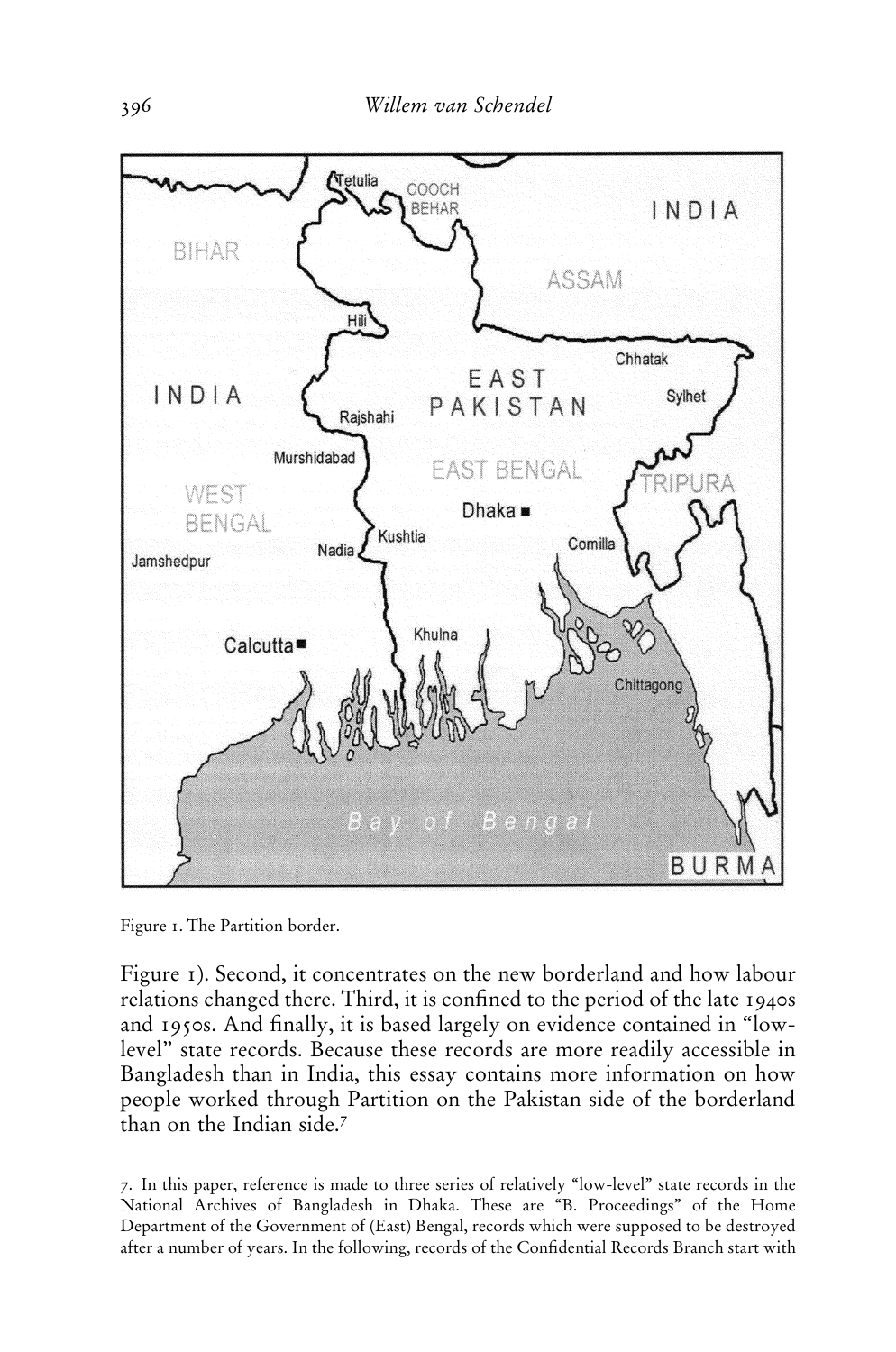The aim of this essay is modest: to initiate the study of labour in the Partition borderland across the divide of 1947. It does so by briefly introducing several categories of workers whose situation changed, often dramatically, as a result of Partition. The archival evidence on these changes is rather limited as state officials were interested only in certain aspects of labour, and their capacity for monitoring these was quite restricted. A more comprehensive understanding of how people "worked" through Partition'' requires the use of other sources, particularly oral ones.

Despite its limited scope, this essay underlines the need to rethink the categories of labour history in South Asia. In a recent publication, Jan Breman has analysed and criticized the narrowing of the focus of Indian labour studies to the study of urban industrial labour.<sup>8</sup> This criticism is certainly relevant to the study of labour in the northeastern subcontinent. Here, students of labour have been concentrating most of their efforts on a minute section of workers in just one locality (Calcutta) and one industry (the jute industry).<sup>9</sup> As we shall see, industrial workers in Calcutta were among those directly affected by Partition, but the large majority of affected workers in the new borderland were rural and nonindustrial. The categories employed in this essay are broad, being based on "ways of earning a living'', rather than on more restricted notions of labour as being waged, proletarianized, free, formal-sector, or organized. In the complex society of this region, much employment was nonwaged, or paid in services or kind, and wage employment often did not signify fully proletarianized labour. Most household incomes were made up of a number of sources: land, labour, and trade.<sup>10</sup> The available evidence allows us to analyse sources of income but not how these were combined at the household level. Hence, the categories in this essay refer to individual ways of earning a living. I consider this a major weakness which can only be corrected, it seems, by oral histories of household living strategies.

#### THE BORDER AS A BARRIER TO WORK

Partition created an international border which stretched for over 4,000 kilometres, cutting through the provinces of Bengal and Assam. It ran

<sup>``</sup>CR'', records of the Political Branch with ``Plt.'', and records of the Police Branch with ``Police''. I wish to thank the staff of the National Archives, in particular Dr Sharif Uddin Ahmed and Md Hashanuzzaman Hydary, for their help.

<sup>8.</sup> Jan Breman, A Study of Industrial Labour in Post-Colonial India, Working Papers on Asian Labour, No. 3 (Amsterdam, 1998). See also Jan Breman, Footloose Labour: Working in India's Informal Economy (Cambridge [etc.], 1996).

<sup>9.</sup> See list of references in Bhattacharya, "South Asian Labour History".

<sup>10.</sup> On the multiplicity of sources of income in rural Bengal, see Willem van Schendel, Peasant Mobility: The Odds of Life in Rural Bangladesh (Assen, 1981), pp. 302-303, 313-315, 320-322.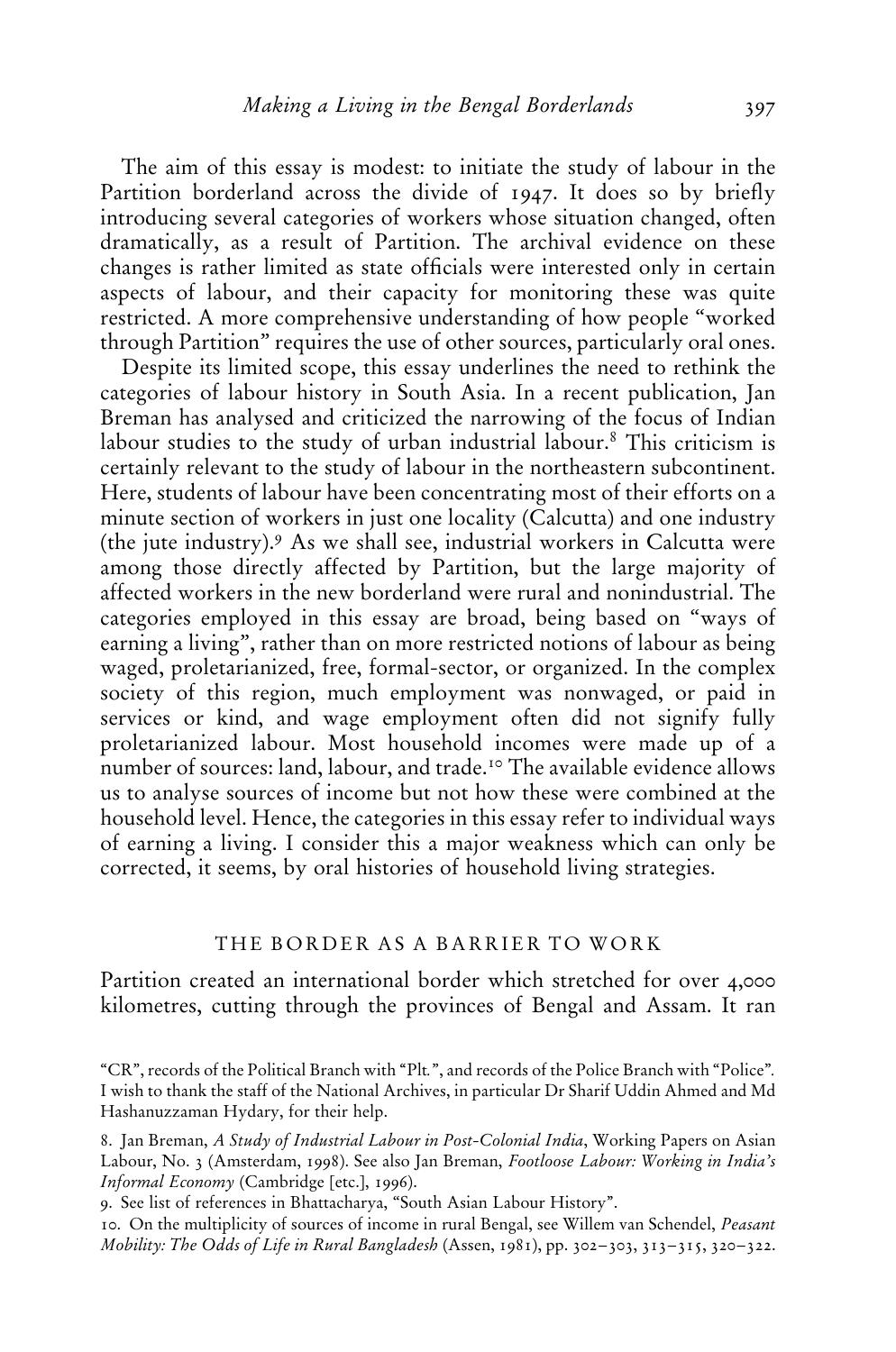along local administrative boundaries, through rivers, across fields, and along railway lines which had never before had much political or social significance. The border turned neighbours into citizens of different states, and often these neighbours entertained work relations with each other. They had to devise ways to continue these relations, or create new ones. Many found that the border did not change life overnight but only gradually came up as a barrier to crossborder work. Eventually, many were confronted with the stark choice between giving up their jobs or moving across the border to keep them.

#### Wage labour

The imposition of the border, and the population movements that took place as a result of it, had lasting effects on the labour market in the borderland. Both employers and labourers had gradually to adapt to new conditions which privileged labour ties on either side of the border and made crossborder labour ties less attractive. For example, a serious problem was how to take your wages home without being detected by the border police. The states of India and Pakistan, on bad terms with each other, prohibited the free flow of commodities across the border and returning wage labourers, whose wages were often largely in the form of food grains, were seen as smugglers. In 1951,

Mangal Majhi [of Jakirpur village, West Dinajpur, India] worked as a day labourer in the house of Masoruddin Mondal of Bheram [the adjacent village in Dinajpur, Pakistan], who gave him one maund of paddy as his wages. He was arrested by a patrol constable of Rudrani Border Out Post within Pakistan territory while he was attempting to smuggle this paddy across the border. He was sent up in charge sheet and convicted.<sup>11</sup>

The situation was even more complicated if wages were paid in cash. Pakistan and India imposed various restrictions on the import and export of currency, and border police could use this to harass crossborder labourers.<sup>12</sup>

But even day labourers who merely went to look for employment across the border could get into trouble. Jahura Bibi, a widow from Sylhet (Pakistan), sent her twenty-year-old son Taibullah across the border to find

<sup>11.</sup> Government of East Bengal, Home (Political) Department, Confidential Records Branch, CR  $IB2-28/\varsigma$ o (B. Proceedings, November 1952); hereafter CR  $IB2-28/\varsigma$ o (11–52).

<sup>12.</sup> On 12 March 1952, Salam Mia, a day labourer of Hussanpur village (Tippera (Comilla) district, Pakistan), had the Pakistan Customs Liaison Officer enter into his Complaint Book: "I got Rs 51/- at Agartala [in Tripura, India] as my wages for three month service. With the said amount I was coming to my home - Pakistan when I reached the India boarder, the Customs officer on duty seized the entire amount of Rs  $51/-$  and gave me a receipt for Rs  $50/-$  only"  $(CR \frac{3I-68}{52} (1-54)).$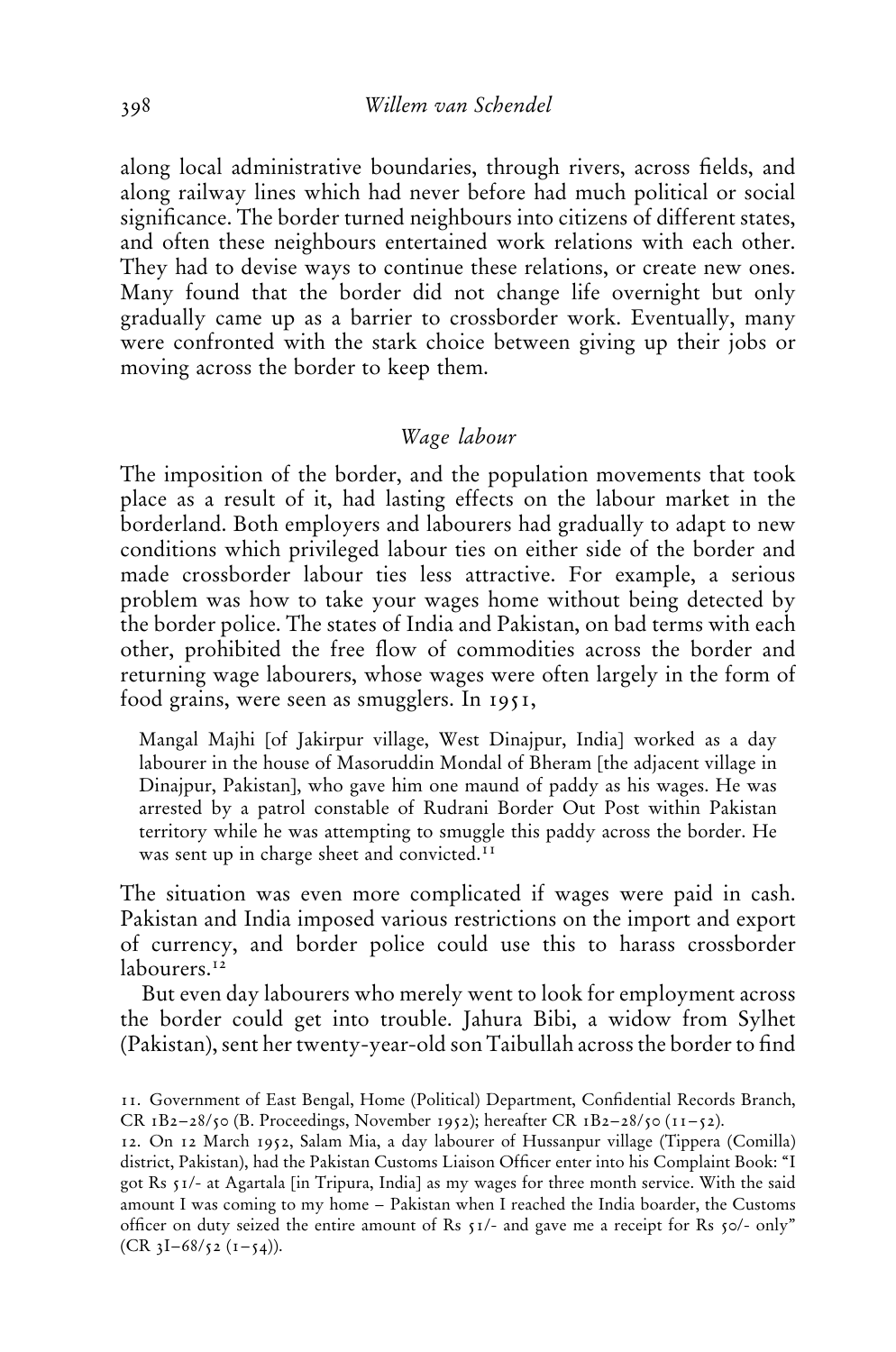her some employment. He did not return, so the next morning she went to the Indian side herself, only to find that he had been arrested. The police told her that her son "would be released if she could produce witnesses to prove that her son [was] not a spy".<sup>13</sup> Two days later a similar case occurred, this time involving a labourer from a village in Tripura (India) who went over to Pakistan to find some work. Near the border, the labourer, Hiralal Das, was caught by a Pakistan border guard who suspected him of being a spy. Hiralal assured him that he was just looking for some work. The guard then proceeded to beat him up, after which he interrogated him about the strength of the military in Tripura, the location of the Tripura treasury, and where the Tripura royal family kept their valuables. As Hiralal could not give him any answers, the guard and a colleague beat him with their rifle butts, kicked him with their boots, and threatened to kill him. Eventually he was set free, returned to India, and filed a complaint with the local police.<sup>14</sup> It is clear that crossborder day labour held special risks but, nonetheless, it must have been very common.<sup>15</sup>

### Working for the other state

A subset of border commuters, and one which is relatively well documented, were employees of the other state. During the colonial period many people had been employed by state institutions which were now in the other country. Their employment was not terminated because of that. For example, the district authorities of Rajshahi district (Pakistan) continued to employ boatmen from the adjacent district of Murshidabad (India). When these men got caught up in a border dispute between the two states in 1948, they "were severely beaten, arrested, remanded [in] custody [by the Indian authorities] and subsequently released on a bail of Rs 200/- each. Their relations are also being oppressed. Their fault is said to have [...] originated from the fact that they are serving under an enemy and hence are traitors.''<sup>16</sup>

13. CR  $1A1-6/51$  (3-53).

14. CR  $1A2-3/51$  (3-53).

15. Another risk was being tricked into accepting a day-labour job across the border and then being arrested. This happened to Babar Ali, an Ansar (Pakistan volunteer) from Sylhet in 1952. Safu Mia from Tripura (India) asked him and two others to work in his field across the border in India. As they were working there, they were arrested by Indian police in connection with a recent theft. The plot had been hatched by Tamaruddin Addadar of Tripura who had asked Safu to engage Babar with whom he had "previous enmity  $[...]$  for some family affairs" (CR 1A7 $1/52$   $(4-53)$ ).

16. CR 1W $-Y$ 49 (1-53). Another example from Murshidabad was Maulvi Zuadur Rahim of Kaitha village who worked as Head Assistant, Finance Department, Government of East Bengal (CR 1I±156/48 (11±50)). Arabinda Gupta from Cachar (Assam, India) worked as Agricultural Demonstrator in Sylhet (Pakistan) (CR 3I-324/52 (9-53)). Jatindra Nath Ganguly of Satkhira (Pakistan) was Khas Mahal Peon in 24-Parganas (India) (CR  $IA3-8/49$  ( $II-50$ )).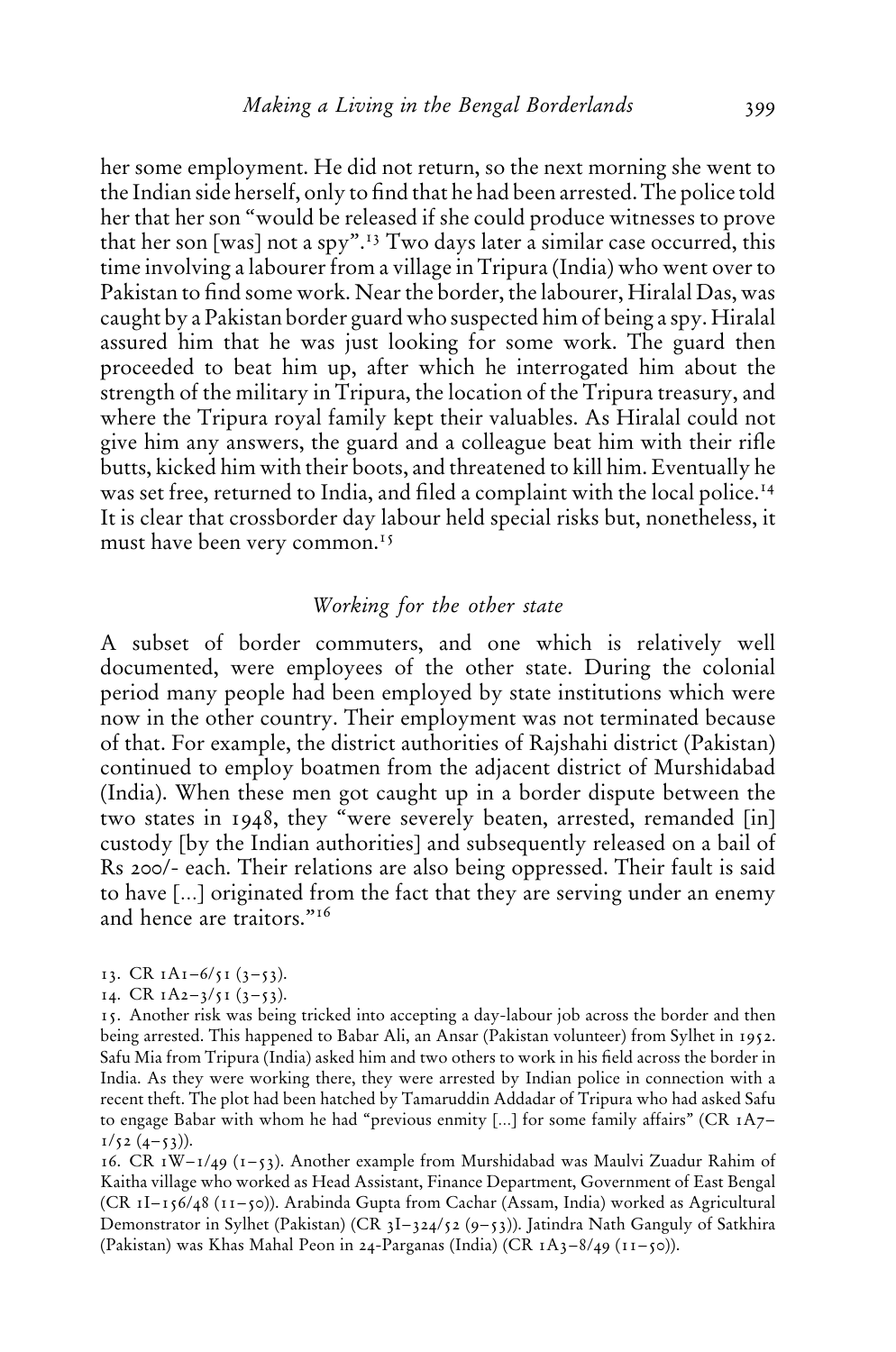Such state employees would commute daily across the border. But a much larger group of state employees, who worked for one state but lived in the other, served too far from their homes to commute daily.<sup>17</sup> They remitted their earnings and visited their homes during holidays. Many of them worked as policemen, or in the armed forces. Their movements attracted little attention except when they got into trouble, usually because they were arrested while on home leave on suspicion of espionage. This happened to Santi Ranjan Chakraborty of Comilla district (Pakistan) who was arrested in 1951. His father wrote to the East Pakistan authorities from his village home in Comilla:

I have the honour to state, that my eldest son Sreeman Santi Ranjan Chakraborty is an employee of Indian Navy, Bombay, before the partition of Bengal. He was coming on leave in his own house. After staying home some days he went to his father-in-laws house [...]. There he had been arrested [...]. He left his pay book, identity card, leave ticket, in Calcutta on the way of his coming from Bombay [...]. He is the only person of earning in our family [...]. We live on his earnings only.<sup>18</sup>

Policemen regularly got into trouble when on home leave. Nurun Nabi, a constable at Tetulia (Pakistan), went home to Murshidabad (India) in 1952 to give money to his mother. On his way back to Pakistan he was arrested near the border by a Bihar constable who robbed him and threatened to ``shoot me dead in retaliation of the death of one Bharati havildar [Indian sergeant] who was reported to have been shot dead by the Pakistani police at Patagara (Bharat)''.19

A complex case was presented by Haripada Biswas, from Khulna district, who worked for both governments at the same time. During the week, he was a permanent employee of the Office of the Accountant General, West Bengal, in Calcutta (India), and every weekend he was in

<sup>17.</sup> Just before Partition, some categories of state personnel were given the option to take employment in either Pakistan or India. For details on these Optee government servants, or Optees, see Md Mahbubar Rahman and Willem van Schendel, "'I Am Not A Refugee': Rethinking Partition Migration''; paper presented at the Conference on Displaced People in South Asia, Chennai, 2-4 March 2001.

<sup>18.</sup> Letter from Nolini Mohan Chakraborty (Kashimpur village, PO Nashirkot, Dt. Tippera (Comilla)),  $11/12/51$  (CR  $1A2-1/51$  (3-54)). For other cases of employees in the Indian Army and Air Force, see CR  $IA3-8/49$  ( $II-50$ ), CR  $IA6-1/52$  ( $3-54$ ); and CR  $IA2-1/51$  ( $3-54$ ). The governments of Pakistan and India regularly exchanged armed forces personnel captured in the other country (CR  $1A6-I/52$  (3-54)).

<sup>19.</sup> Nurun Nabi spent three months in an Indian jail and his case led to correspondence between the Ministry of External Affairs in Delhi and the High Commission for Pakistan in Delhi (CR 1A6-1/52 (3-54)). For similar cases, see CR 1A3-8/49 (11-50); CR 1A6-1/52 (3-54); and CR  $IA2-I/5I (3-54)$ ).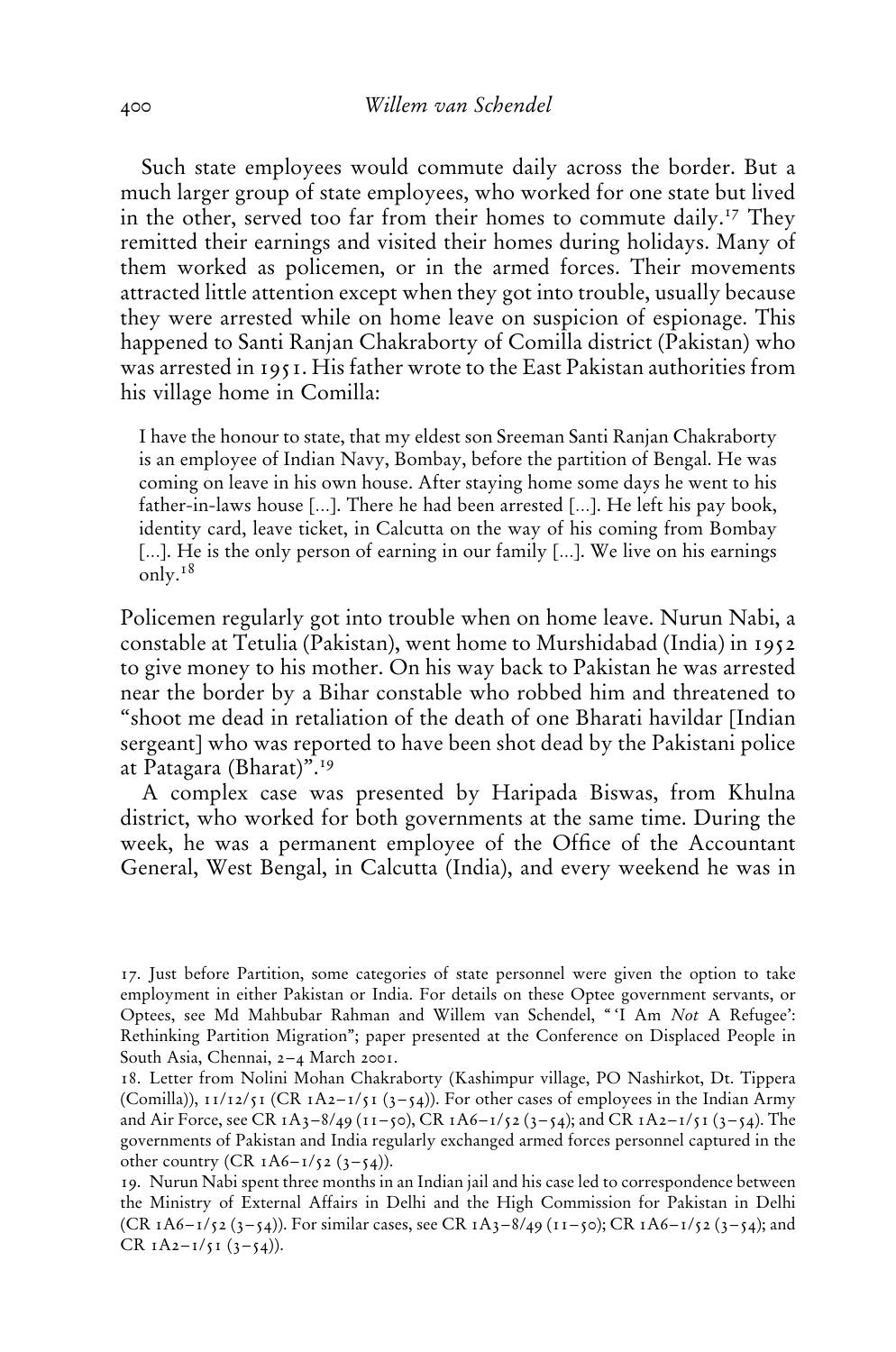Khulna (Pakistan) where he held the office of President of the Barrackpur Union Board No. IV. He was an Indian citizen.<sup>20</sup>

Unlike other crossborder commuters - whose employment never ended completely (although it was disrupted at times of border tension or war) and would expand considerably in the closing decades of the twentieth century – crossborder state employees found it increasingly difficult to continue after 1952, when India and Pakistan introduced passport and visa controls.

#### Minding the shop

The border also played havoc with the marketing system in the borderland which was based on rotating village markets. Village shops were relatively rare and goods reached customers through periodical markets which would assemble in substantial villages on two days each week. These days differed for individual villages in a region so there was always a market on in a nearby village. The border meant that, for borderlanders, marketing became a crossborder affair and exposed them to harassment by state personnel.<sup>21</sup> The small town of Hili was cut in half by the border, and the market on the Indian side was deprived of "even fish and vegetables arriving by train to Hili Railway Station [which was in Pakistan]".<sup>22</sup> Panchanan Poddar, who lived in the Indian half of the town, earned his living in the Pakistan part where he had a goldsmith's shop. In 1954, he was arrested in Pakistan on the grounds of not having the correct papers to work there.<sup>23</sup>

<sup>20.</sup> This double function seems to have created no problem, unlike his "actively agitating for the inclusion of the Khulna district in Bharat [India]''. The District Magistrate of Khulna externed him from the district for "prejudicial activities" for six months in 1950 (CR 1I-12/50 (3-53), CR  $I-I=16/53 (1-55)$ ).

<sup>21.</sup> E.g. on 30 March 1948 the Secretary to the Premier of West Bengal sent a long list of cases to his counterpart in East Bengal. One of these concerned eight merchants from Gangarampur (West Dinajpur, India) who had gone to collect "salt, mustard, dal, coconut oil, mustard oil, spices, soap, ground-nut, oranges etc from Dinajpur town [Pakistan] as usual. But the carts were detained near Pulhat and subsequently taken to Kotwali P.S. (Dinajpur). They were told that under no circumstances should anything go to the Indian Dominion from Pakistan. Eventually they returned all the articles [to those] from whom they had made the purchase but they did not get back the money." (CR  $I W-I/49 (I-53)$ ).

<sup>22.</sup> Ibid.

<sup>23.</sup> The District Magistrate of Dinajpur [Pakistan] wrote to his colleague in West Dinajpur [India] in January 1955: "I am sure you would agree that persons like Panchanan Poddar should not receive your support or sympathy. Evidently, many people on either side of the border near Hili have been carrying on activities which offend against the Laws of both the countries besides harming their economic and financial interests" (CR  $1B2-I3/55$  (12-55); for a case of a shopkeeper who lived in Pakistan and owned a shop in India, see CR  $1A7-I(52 (4-53))$ ,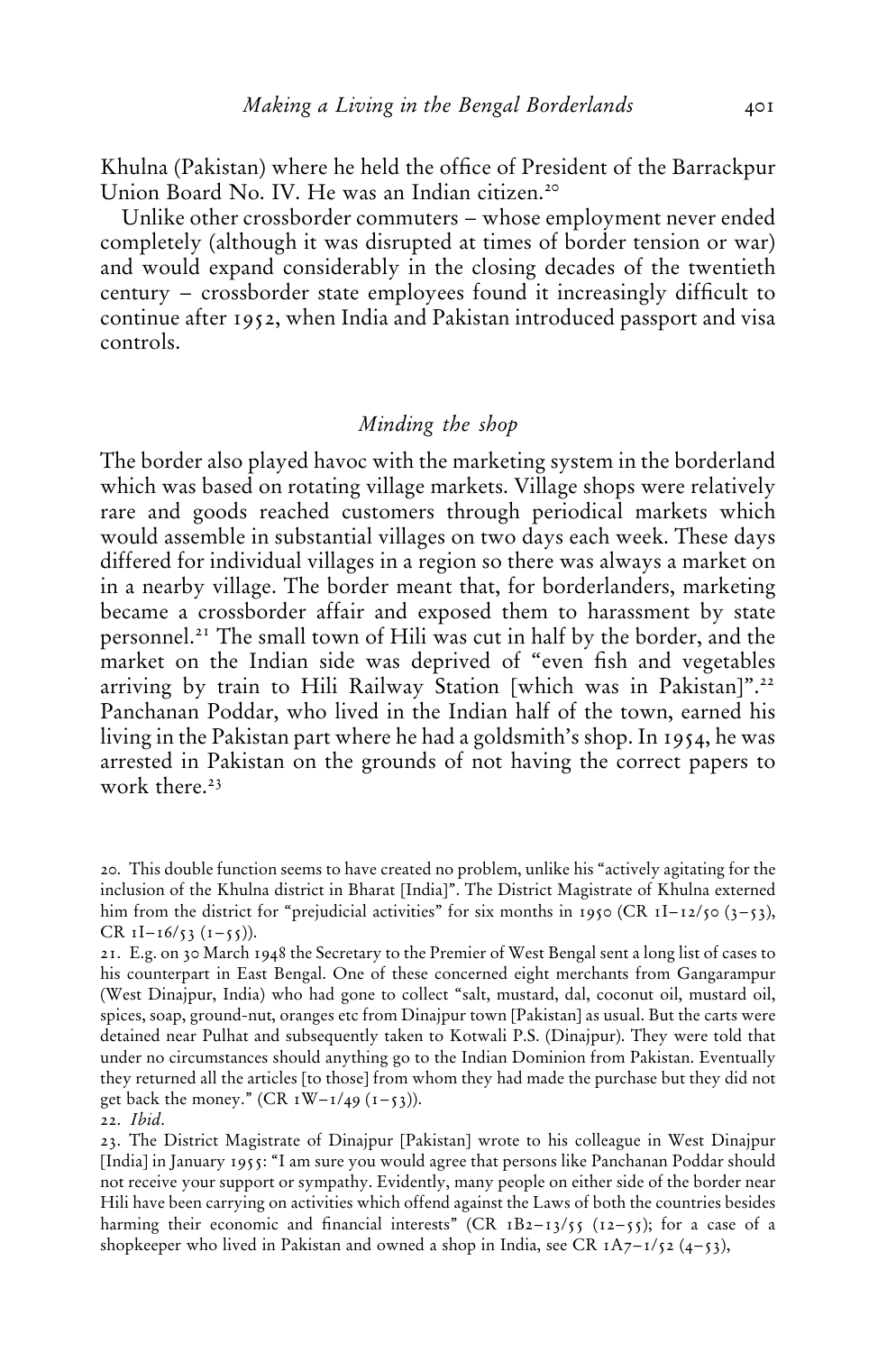#### Crossborder landholding

Perhaps the most extensive impact of Partition on work in the borderland had to do with agricultural work. In a strip more than 4,000 km in length, almost all of it rural, numerous cultivators found that they had become separated from their most valuable source of income, land. There were basically two ways in which this happened. First, landowners found that the border ran between their homes and (some of) their fields. In Bengal, land ownership tends to be fragmented, and it is quite common for even small peasants to own several small plots. Second, inhabitants of the borderland might decide to migrate across the border, thereby becoming separated from (some of) their fields. In either case, cultivators faced enormous organizational problems. Working the land on the other side of the border continued to be a common practice but there were several problems. How to protect the standing crop? How to take bullocks and ploughs safely back and forth across the border? How to make sure that you could take your harvest home without being accused of smuggling? And how to fight off claims by refugees on the other side of the border that your land there should be confiscated as enemy property and given to them?

It is clear that landowners followed various strategies to cope with this unprecedented situation. If fields were close to the borderline, they tended to do the cultivation work themselves, continuing much as in the past with family labour and occasional day labour. Where fields were too far away for daily inspection, or where militant new settlers would not allow the owners from across the border to cultivate their own fields, it was often best to give land in sharecropping, try to exchange it for land on the other side of the border, or sell it. In many cases these were not real options, as lands were simply occupied by newcomers who could not be made to leave. And where fields happened to be located in territory that was disputed between Pakistan and India (as was quite common along the undemarcated border), $24$  cultivation became impossible for years on end, and such fields would have to be left lying fallow.

It is impossible to quantify the agricultural disruption caused by the imposition of the border. A large number of state records dealing with crossborder landholding and conflict suggests, however, that it was massive. Often, local cultivators managed to involve border police in their conflict, creating a interstate incident. The following example is typical. In February 1951 the District Magistrate of Kushtia (Pakistan)

<sup>24.</sup> By 1953, about 3,500 km (or 81 per cent) of the border remained undemarcated, and by 1965, about 1,500 km (or 34 per cent). India and Pakistan quarrelled over the exact location of many sectors of the border, and, even now, parts of the border remain unsurveyed and undemarcated. The same is true for the entire border between Bangladesh and Burma (Myanmar).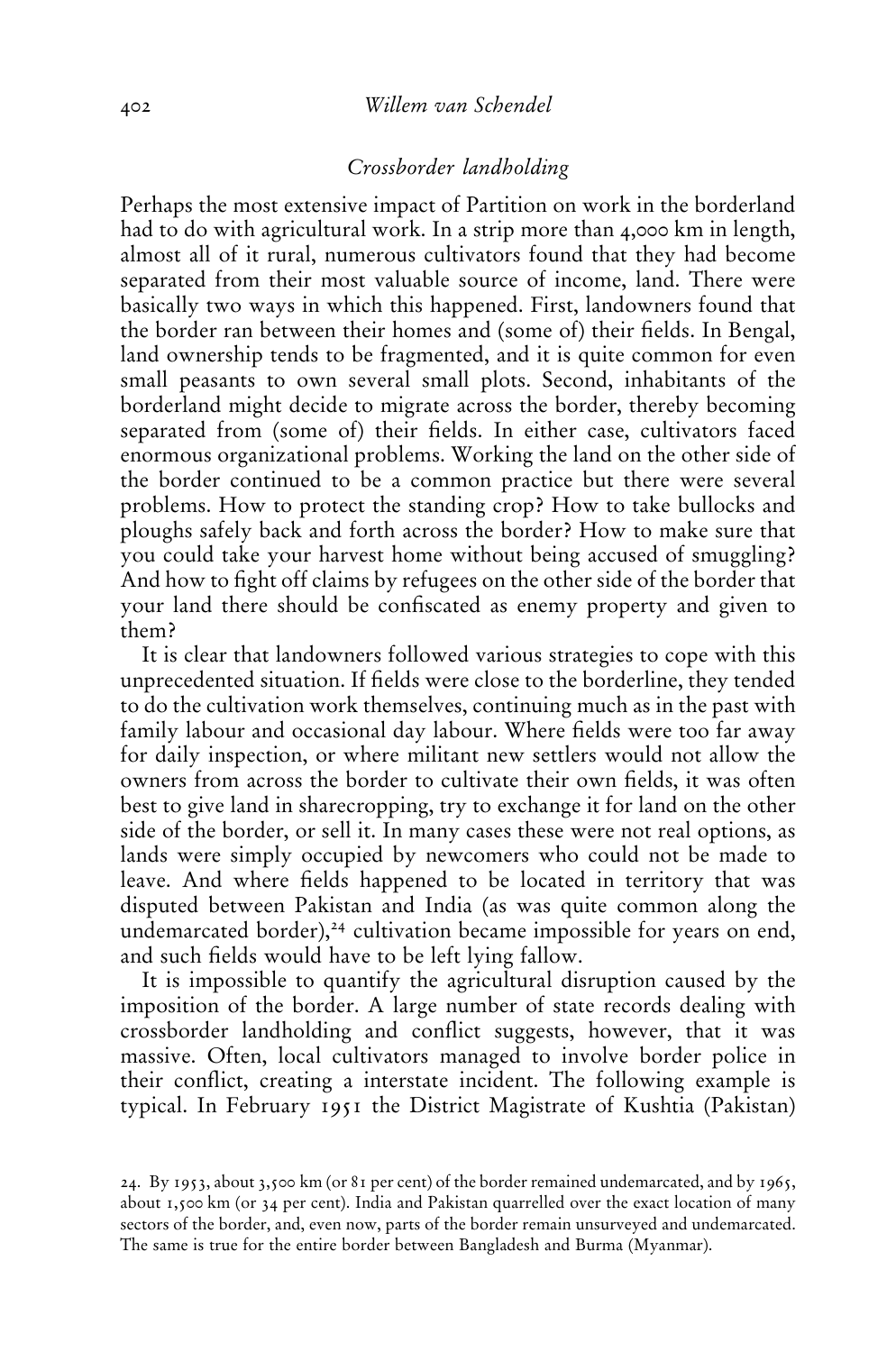wired his colleague in Nadia (India) that ``Bharati [Indian] civilians backed by armed police have arrived at Bhatapara field to harvest paddy grown by Pakistani cultivators", and on the same day "one Reazuddin of village Shoulmari P.S. Meherpur was reaping paddy on his land with six labourers [when] thirty Indian nationals backed by armed police scared Reazuddin and his labourers away by your police firing six rounds and trespassed into Pakistan territory and removed the paddy cut by Reazuddin".<sup>25</sup>

Such crossborder landholding and cultivation was treated as an affair involving individual landholders' claims. But in one case it was treated as a collective affair. This was the case of the ziratia tenants. Certain parts of colonial Bengal and Assam had been ruled "indirectly" through local princes. These territories were not involved in the Partition of British India (i.e. the directly ruled parts) but were supposed to accede to either Pakistan or India. Two such princely states bordered East Pakistan, Tripura state in the east and Cooch Behar state in the north, and both acceded to India (see Figur[e 1\)](#page-4-0). A complication arose because both maharajas had not only been rulers over their own territories but had also been considerable landowners  $(zamindars)$  in "directly ruled" Bengal.<sup>26</sup> After accession, they were rulers over Indian territory but at the same time landlords in Pakistan. This situation persisted till 1952, when Pakistan abolished landlordism and the maharajas' holdings in Pakistan were taken over by the state.

In the case of the Maharaja of Cooch Behar this was a straightforward case of dispossession, but the Tripura case was much more complicated. The Maharaja of Tripura was the landlord of an enormous estate covering over 1,500 villages in the Pakistan borderland.<sup>27</sup> Inhabitants of these villages also had land across the border in Tripura state and, in that capacity, were known as ziratia tenants. There also had been a customary right, from well before the colonial period, for them to gather wood and bamboo and graze their cattle in the hill forests of Tripura.

Partition caused this economy to unravel, and border people did not

27. J.G. Cumming, Survey and Settlement of the Chakla Roshnabad Estate in the districts of Tippera and Noakhali,  $1892-99$  (Calcutta, 1899), p. xvi. According to the Purbo Shimanto Pakistani Proja Union (Union of Tenants of the Eastern Pakistan Border), it yielded more than two million rupees annually; (Government of East Bengal, Home (Political) Department, Political Branch,  $CRIB-\zeta$  (B. Proceedings, December 1949); hereafter Plt.  $CRIB-\zeta$  (12-49)).

<sup>25.</sup> CR  $1B2-I1/51$  (3-53). The Kushtia–Nadia border was a hot spot for crossborder land conflicts at the time. For Pakistanis reaping crops on the Indian side, see e.g. CR  $IB2-22/\sqrt{6}$  $(5-52)$ , CR(2) 1B2-22/50 (5-52). Sometimes such conflicts were reported in newspapers. See Hindusthan Standard, 11 January 1949 (cf. Government of East Bengal, Home Department, Police Branch,  $P_{10}C-28/49$  (B. Proceedings, June 1949); hereafter: Police  $P_{10}C-28/49$  (6-49)). 26. The Maharaja of Cooch Behar was also zamindar of the Chaklajat Estates in the districts of Rangpur and Dinajpur. The Maharaja of Tripura was zamindar of the huge Chakla Roshnabad Estate in the districts of Tippera (Comilla) and Noakhali.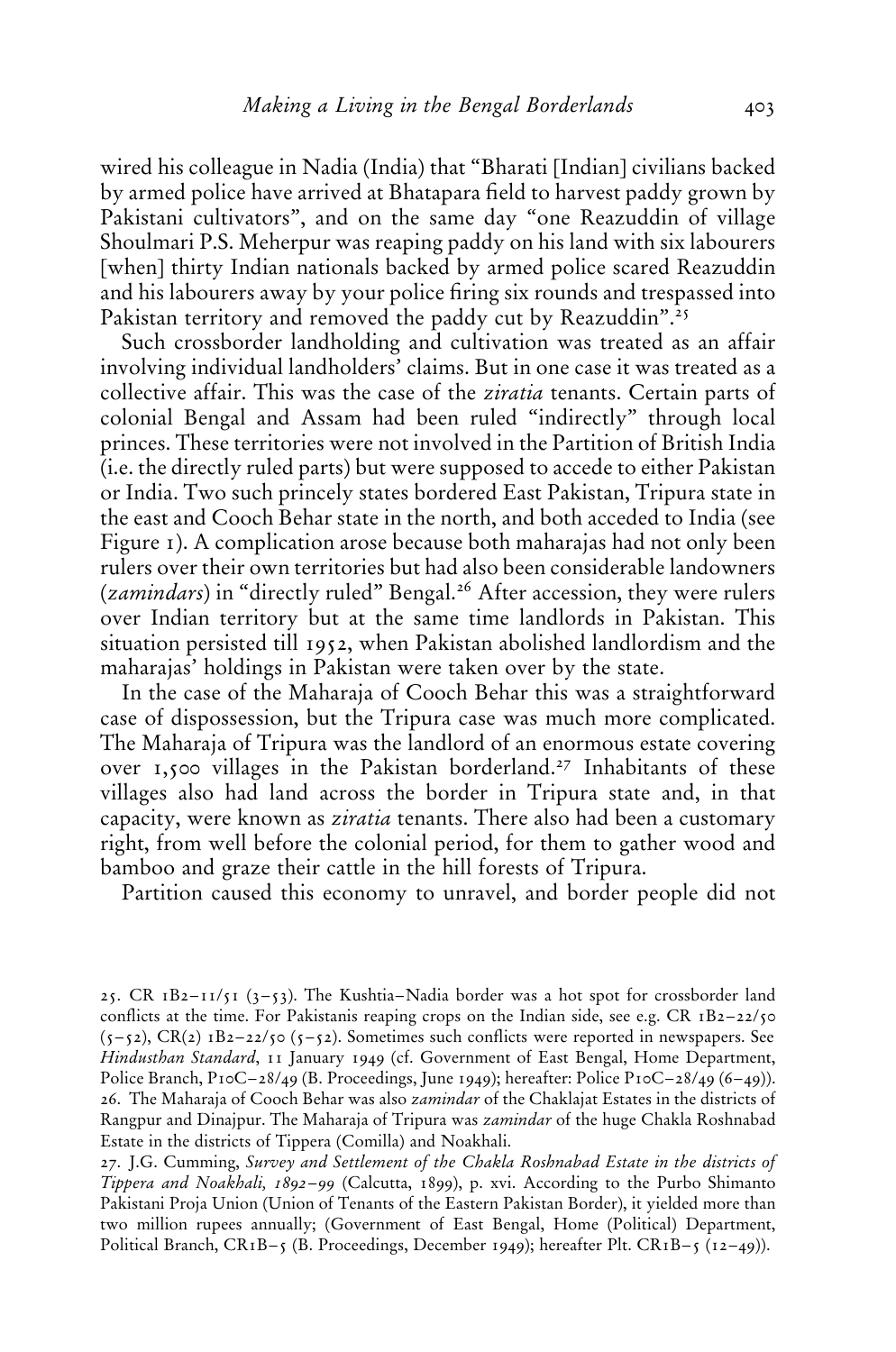take it lying down. Forming themselves into a number of organizations,<sup>28</sup> they started petitioning the authorities in Tripura and Pakistan, explaining that both their agricultural work and the gathering of forest produce were being seriously jeopardized.<sup>29</sup> They argued that "these Ziratia subjects can not enter their lands within the state. Tripura police militaries and Kirit Bikram Bahinies [a voluntary militia] are reaping the paddies of lands of Pakistanies in border at places".<sup>30</sup> When the Tripura authorities continued to harass them whenever they crossed over to Tripura, they launched a norent movement on the Maharaja's estate in Pakistan.<sup>31</sup> In a leaflet entitled A Call for Preparation they stated: "we claim that the citizens of Pakistan bordering the Tripura State have full rights over the natural produce of Tripura State and no power on earth can deprive them of these rights",<sup>32</sup> and, in another leaflet, they made quite clear that "the incidents  $[...]$ constrain the Hindu and Muslim people of the Roshnabad [Estate] to adopt the following resolutions, and there is no communal motive behind them''.33 The incidents did not stop, and ziratia tenants found it increasingly hazardous to work on the Indian side of the border.

In 1951, the Tripura government initiated a policy of requisitioning land from Muslim landowners (including ziratias from Pakistan), in order to rehabilitate Hindu refugees from East Pakistan.<sup>34</sup> Ziratia tenants found it increasingly dangerous to cross the border to work, either on their fields or in the forests collecting bamboo, timber and other forest products. The Pakistan authorities did not support them either. When Pakistan abolished landlord (*zamindari*) rights in the 1950s, the Maharaja of Tripura lost his

30. CR  $1B-3/48$  (9-49).

31. In a letter to the Secretary, Home (Inter-Dominion) Department (Tripura, India) of 30 November 1949, the District Magistrate at Comilla (Pakistan) wrote: "The Ziratia tenants are seeing me daily in large numbers, complaining of the troubles given to them by petty officials and other unfriendly elements. When they set foot in Tripura territory, they are chased out or threatened, intimidated and belaboured.'' In another letter to the Chief Commissioner, Tripura, the District Magistrate wrote that day: "The Ziratias are tenants of Tripura and their welfare and happiness is as much the concern of Tripura as ours, nay, even more"; (Plt.  $CR_1B-\gamma$  (12-49)). 32. Ibid.

33. Ibid.

34. Published in the *Tripura Gazette* in the period March-June 1951. See also "Tripura State", in Morning News (Dhaka), 23 April 1951; letter to the editor, Pakistan Observer, 12 June 1951  $(CR \t3T_4-I/5I \t(3-54)).$ 

<sup>28.</sup> Notably the Purba Simanta Pakistani Praja Union (Union of Tenants of the Eastern Borderland of Pakistan) and the Roshnabad Praja Samiti (Tenants Organization of the Roshnabad Estate) and its Committee of Action.

<sup>29.</sup> E.g. Roshnabad Zomidarir Shimantobashir O Tripura Rajyer Projagono Pokkhe Shrishrimoti Mohamanya Matamoharani Shomipe Binite O Shokorun Prarthona [A humble and woeful petition to Her Exalted Majesty the Queen Mother on behalf of the border people of the Roshnabad Estate and the subjects/tenants of Tripura State] 1949; Representation by Moulvi Sk. Wahidullah Chowdhary B.A., Secretary, Committee of Action, Roshnabad Proja Samiti, Feni (Plt.  $CRIB-5$  (12-49), Plt. 1I-77/48 (9-48)).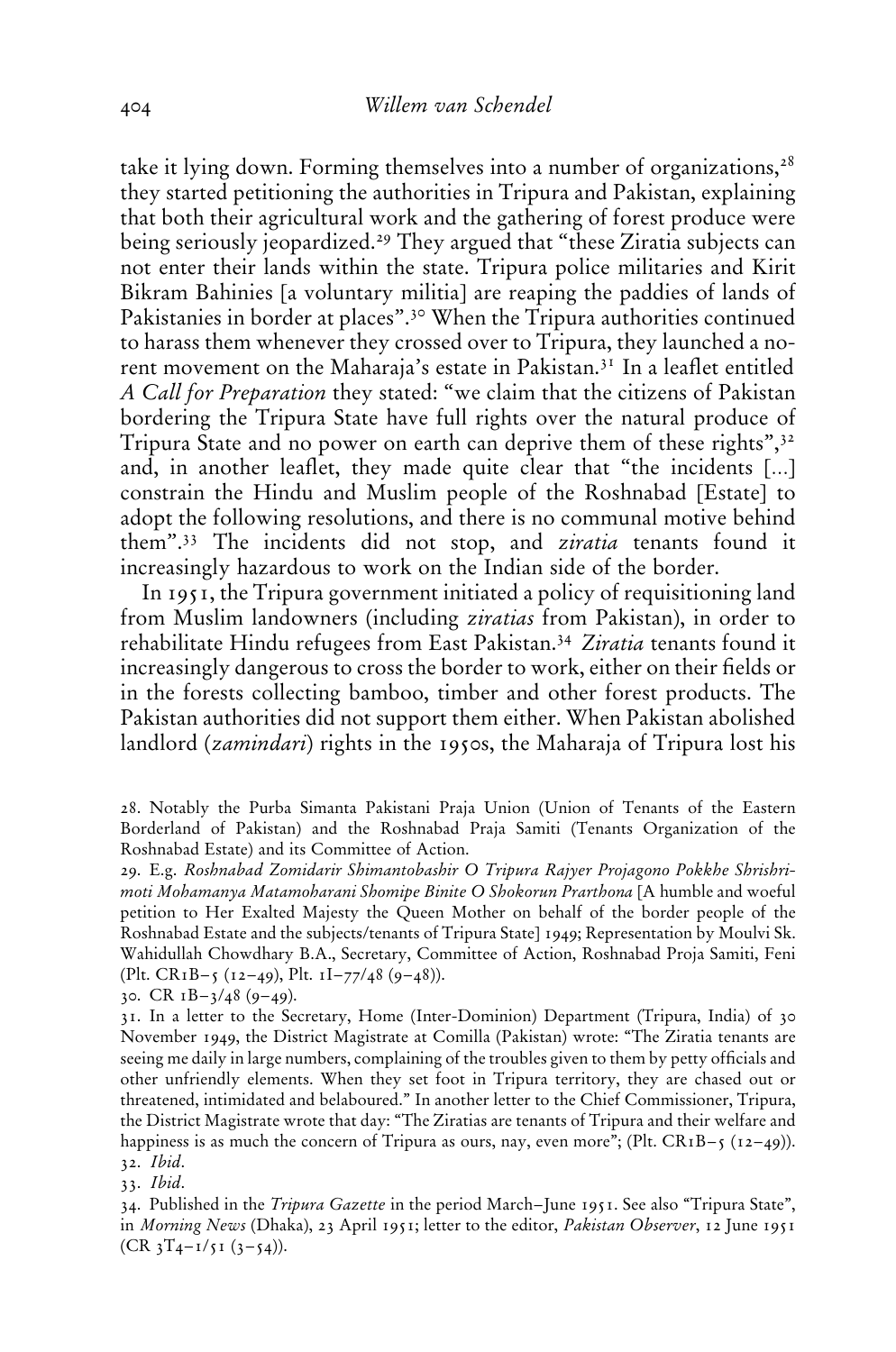huge income from the Chakla Roshnabad estate. By a stroke of the pen, his tenants in Pakistan were freed from their landlord, but they had to pay a high price; as landholders in Tripura they suffered a crushing defeat: they lost all their lands and income from the forests. Within a few years, they had changed from being regarded as the Maharaja's loyal subjects to being seen as Pakistani foreigners without any rights. The state of Pakistan diverted the income from the Chakla Roshnabad estate to its own coffers. It compensated the Maharaja lavishly but the ziratias were not compensated in any way. By the late 1950s, crossborder landholding in this part of the borderland, whether by superior tenure holders such as the Maharaja or by lowly ziratias, had come to an end.<sup>35</sup>

In all these cases – wage labour, marketing, and crossborder landholding and forest rights - the new international border acted as a barrier. It cut off individuals and households from sources of income on which they had depended and forced them to replace these with new ones. The border forced labour, produce and land markets into a new territorial straitjacket, and borderlanders had to adapt their living strategies accordingly. Crossborder relations never disappeared completely but they were subject to new uncertainties and risks. For some borderlanders, however, the new barrier itself was a workplace.

#### THE BORDER AS A WORKPLACE

Many people had been working on what was now the new Partition border. Some continued to do so and others found employment because of the border. The various ways in which these border workers negotiated the new dangers and opportunities was crucial in giving different sections of the borderland their particularly local characters.<sup>36</sup>

About 1,000 km of the border actually ran through water, and those who worked on the border rivers and marshes faced a dangerous but potentially lucrative situation. Local ferries suddenly became illegal or

<sup>35.</sup> In 1957, ziratia rights were linked to railway transit facilities for Indian grain through East Pakistan to Tripura. In exchange for these facilities, *ziratias* were allowed to take up to 40 *maunds* ( $1,440$  kg) of paddy per family from Tripura to East Pakistan. When this transit trade was blocked, however, these last remaining ziratia rights lapsed. See Shreedhar and John Kaniyalil, Indo-Pak Relations: A Documentary Study (New Delhi, 1993), pp. 137-140. See also ``Kumillay Purbo Pakistan o Tripura Rajjo shommelon: Shimanter golojog o bibhinno shomosshar mimangsha prochesta'', Azad, 13 October 1949.

<sup>36.</sup> See Andrew Walker, "Borders, Frontier Communities and the State: Cross-River Boat Operators in Chiang Khong, Northern Thailand'', Canberra Anthropology, 19:2 (1996), pp.  $1 - 28.$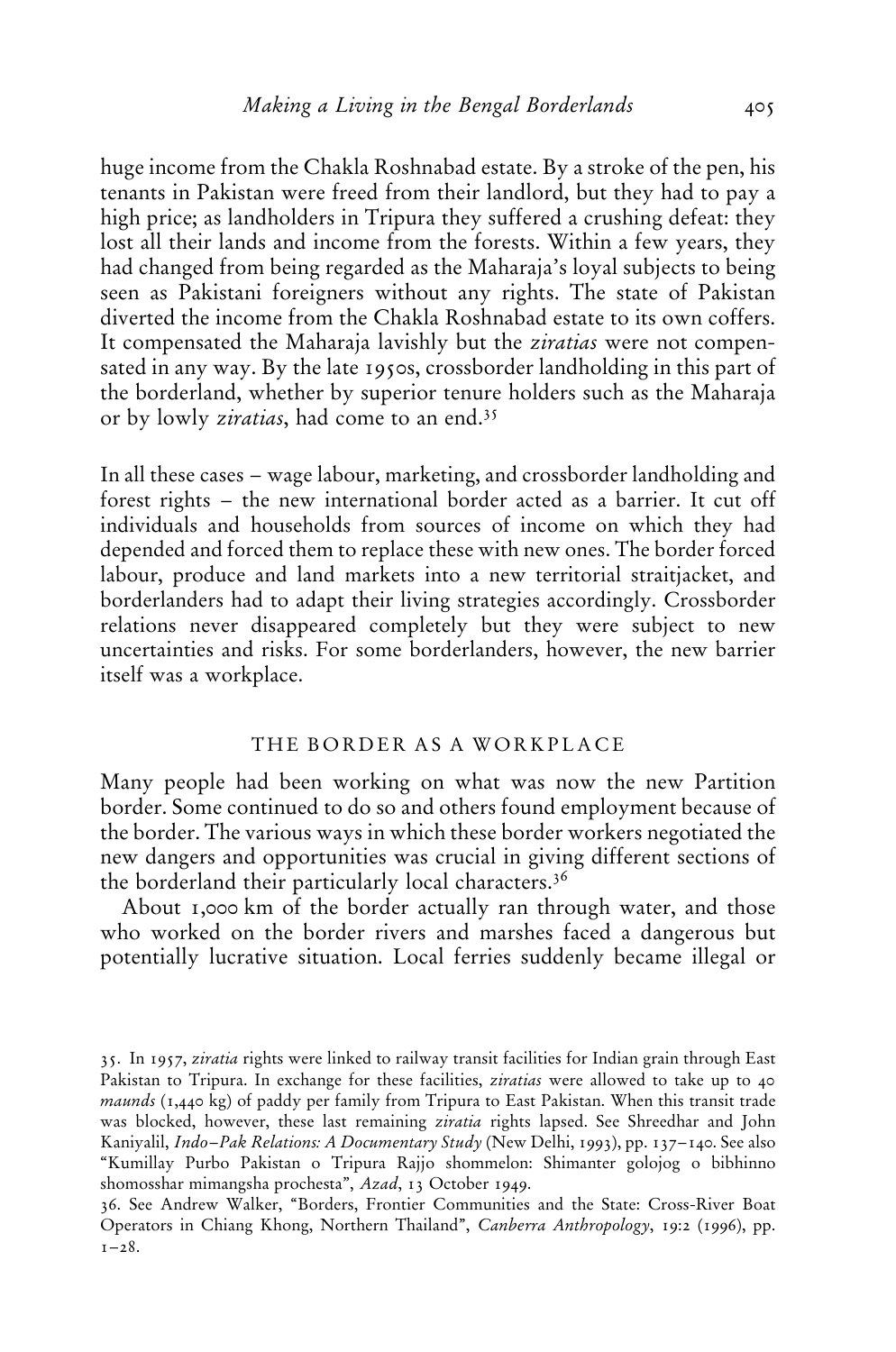(rarely) blossomed into officially designated border crossings.<sup>37</sup> They turned into crucial nodes in new networks of crossborder commuting, migration, trade and smuggling. Rivers had always been important avenues of traffic and trade, linking coastal Bengal with inland towns and villages. Regular steamer services had provided public transport, often over hundreds of kilometres, and goods had moved primarily over water. As a result of Partition, however, some of the most important river routes simply died, together with the river ports that had depended on them and the employment they had generated. Large border rivers became too dangerous for steamers (e.g. the Ganges (Padma)), and officials would reject local demands for re-establishing steamer stations out of fear of facilitating smuggling.<sup>38</sup> Trade in small boats on the smaller border rivers and fishing in border marshes, lakes, and rivers became risky because of disagreements over where the actual borderline was located. Not surprisingly, those who operated nondesignated ferries and country boats on border rivers (often wage labourers employed by the boat owners) frequently found themselves the target of crossborder shootings. Their work was suspect because of its location: here the line between legal trade and smuggling, exploitation of domestic and foreign resources, and being a citizen or an alien was wafer thin. Nobody has ever bothered to record how many boatmen and fishermen lost their lives on the border rivers over the years, but the records are full of border incidents in which they were involved<sup>39</sup>

The land borders were usually easier to locate. Over a period of years, considerable stretches were demarcated and marked by boundary pillars but some areas remained undemarcated, and even border guards were not exactly sure where the border was. Indian, Pakistani and Burmese villagers who worked near the border had to be careful: straying cows often crossed the line and the responsible cowherd could get harassed, arrested, or killed by border guards. Woodcutters in deep forest might cross the border

<sup>37.</sup> If border ferries were allowed to continue, they were also taxed, sometimes by both states. It took until 1952 before such double taxation was removed in the case of the ferry between Balla (Sylhet) and Khowai (Tripura). This agreement was extended to all sixteen "inter-dominion ferries" in 1955 (CR 3I-104/52 (7-54); CR 3C1-2/55 (11-55)).

<sup>38.</sup> On the death of the steamer service on the Ganges, see Willem van Schendel, "Easy Come, Easy Go: Smugglers on the Ganges", Journal of Contemporary Asia, 23 (1993), pp. 189-213. On the refusal to allow a steamer station at the border town of Zakiganj in Sylhet in 1951, see Plt.  $32C-I/51(3-53)$ .

<sup>39.</sup> On boatmen being arrested, shot at, or killed by border guards, see e.g. Police  $EBP<sub>10</sub>C-23$  $(9-48)$ ; CR 1B2-11/50  $(3-51)$ ; Police P10C-12/49 (10-49); CR 1B2-1/51 (2-54); CR 1B1- $4/53$  (6-54); CR 1B2-46/51 (7-54); CR 1B5-1/52 (8-54); CR 1B2-9/54 (2-55); CR 1B2-40/53 (12-55); on fishermen: CR 1B2-6/49 (7-52), and CR 3I-20/53 (11-54); on *char* inhabitants: CR 1W1-1/51 (5-53), CR 1B1-4/53 (6-54). Others whose work took them to the border rivers were also at risk, e.g. collectors of stones in the Pyain river on the Assam/Sylhet border (see CR  $IAI-6/5I(3-53)$ ).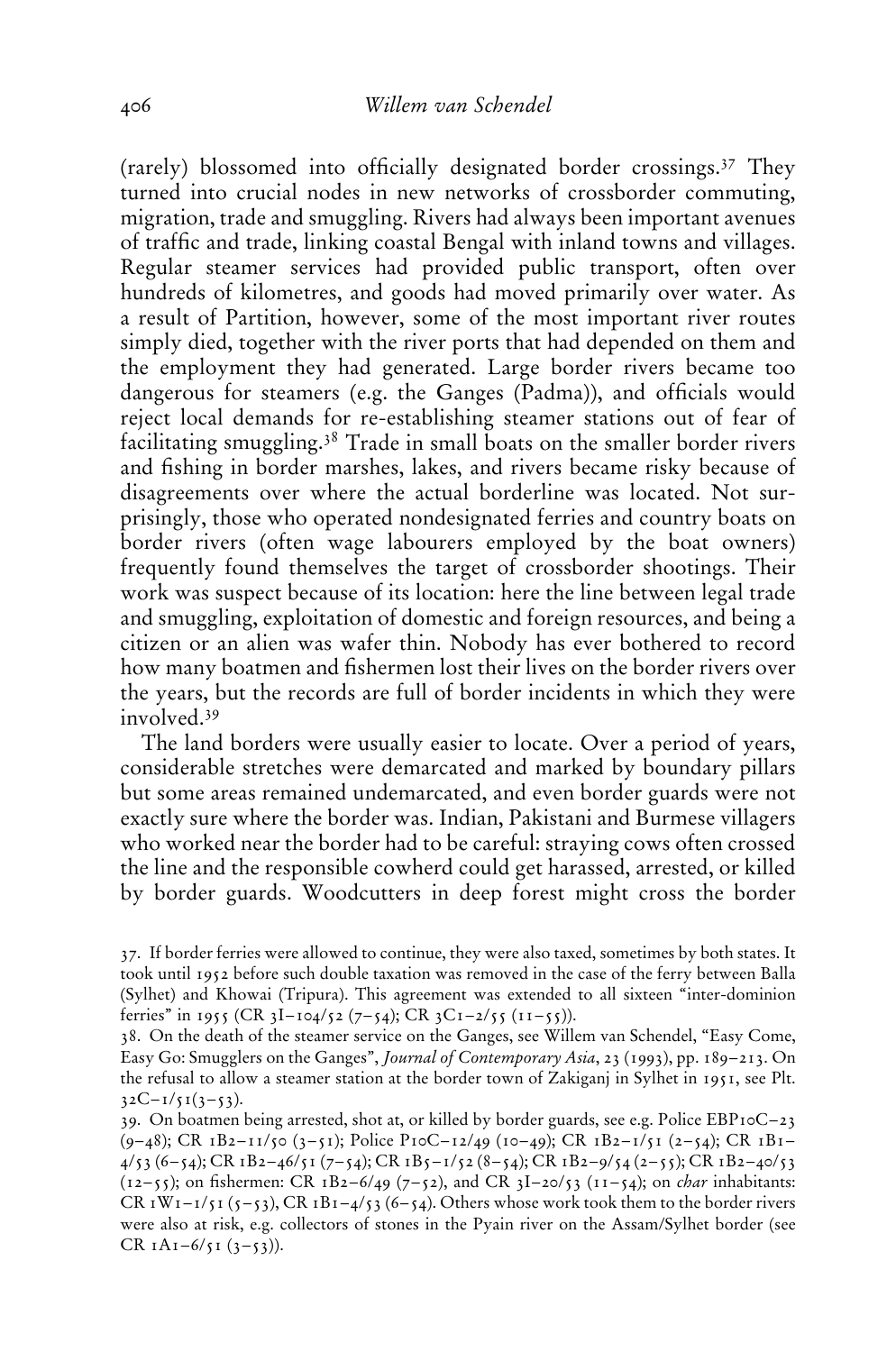unawares and get attacked or, in more recent times, blown to pieces by an antipersonnel mine.40 Cultivators with land in areas which both Pakistan and India claimed could work their fields only at great risk or under the protection of border guards.<sup>41</sup> And finally, the work of border guards itself was fraught with danger: shoot-outs between border guards were an important tool for India and Pakistan to give expression to their territorial disagreements.

#### Manning the border

One of the first consequences of Partition was a sudden need to police the new border. To this end, the states created new sets of border personnel. Immediately after Partition, the situation was chaotic. First, voluntary militias were formed, often with state support, in which refugees were usually prominent.<sup>42</sup> There were many different outfits, some of them short-lived, and it was a major task for the state to impose some semblance of a monopoly of policing the borderland. Spontaneous vigilante parties and party-based groups (like the Indian Congress Volunteers and the Muslim League National Guards) had to be streamlined into state-based militias. On the Indian side of the border, the paramilitary volunteers were usually known as Home Guards, although there were several other names.<sup>43</sup> On the East Pakistan side, volunteers were assembled in the new Ansar organization.<sup>44</sup> Discussions about this force were initiated in October 1947. "At first the names 'Home Guard' and 'National Guard' were tentatively used, but the name 'Ansar' was adopted as expressing within itself, with historical and religious significance, the whole ideal of voluntary service to the community and to the nation."<sup>45</sup> Although ``membership of the organisation would be entirely honorary and voluntary, and open to all Pakistanis between 18 and 48 years of age'', many Ansars in the border areas were soon absorbed into the police force, in

<sup>40.</sup> CR 1I-16/48 (Part) (11-50), CR 1I-120/48 (1-51). "Mine explosions along Myanmar border: 57 Bangladeshi woodcutters killed in 18 months", The Daily Star, 4 June 1998. 41. E.g. CR  $1B_2-33/52$  (3-54).

<sup>42.</sup> CR  $I-I$  120/48 ( $I$  -5 $I$ ); cf. CR  $I$  B3- $I$ /49 (3-5 $I$ ).

<sup>43.</sup> E.g. the Assam Home Guards, the Bihar Home Guards, Tripura Rakshmi Bahini (Tripura Protection Corps), Jatiya Rakshmi Bahini (National Protection Corps), Banga Rakshmi Bahini (Bengal Protection Corps), West Bengal National Volunteer Force. The last three may be alternate names for the Bangiya Jatiya Rakshi Dal (Bengal National Protection Brigade), formed in March 1948; Chatterji, "The Fashioning of a Frontier", pp. 237-239.

<sup>44.</sup> Police  $13C-I (10-48)$ .

<sup>45.</sup> James Buchanan, "First Annual Report on the Ansars" (1948); in Police P10A-76/49  $(11-49)$ .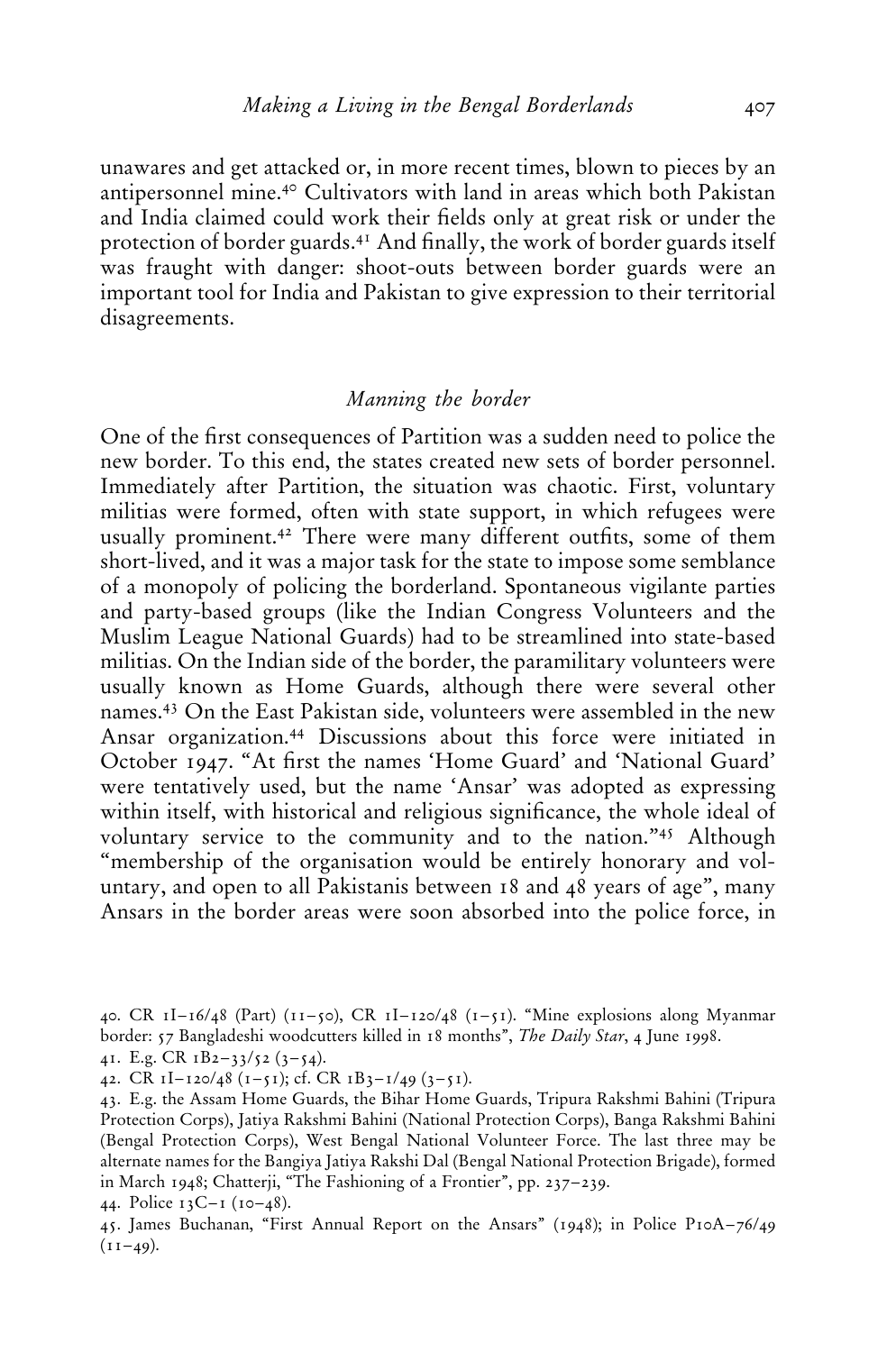order to man border outposts and prevent the smuggling of jute to India.<sup>46</sup> In this way, they became waged servants of the state.<sup>47</sup> On the Indian side, volunteers were similarly used by the state in guarding the border.<sup>48</sup>

The state offered other important employment opportunities on the border, especially in the Customs and Excise Departments which grew rapidly. Customs officials were active at a number of designated border crossings and at railway stations in the borderland.<sup>49</sup> They soon acquired a reputation for bullying, harassment, extortion, and theft;<sup>50</sup> in order to control them, Pakistan and India decided to employ "customs liaison officers" who were stationed on each other's territory, and who could be a approached by people with a complaint against customs officials.<sup>51</sup>

All this employment was new, and it was much sought after by members of hitherto independent militias in the borderland, as well by immigrants. These jobs were popular because they provided an entry into the state bureaucracy, and therefore promised a steady income, career prospects, and prestige: public recruiting drives attracted many more hopeful young men than could possibly be given jobs.

46. The number of border outposts grew rapidly. For example, in 1949, Pakistan increased the number of border outposts on the North Bengal border from 85 to 162. The outpost had been manned by a border militia which was then withdrawn as it was deemed unreliable (i.e. involved in smuggling). In their place came Ansars who had been absorbed into the Border Police (CR  $IC-2/50$  ( $I1-50$ )). See Chatterji, "The Fashioning of a Frontier", pp. 236–237.

47. Police P10A $-76/9$  (11-49), Appendix C.

48. Although it is not clear from the evidence at hand whether this included paying a wage. In the early 1950s, according to the Provincial Commandant of the West Bengal National Volunteer Force (WBNVF), "a good number of volunteers" joined the Indian border outposts. On 19 December 1953, five of them were arrested by Pakistani border police in Khulna district for crossing the border without any papers. During their "usual night patrol" in the Basirhat area (in India) the unarmed volunteers had encountered smugglers who had put up a fight and forced them to flee to the Pakistan side (CR  $IA2-2/53$  (10-54)).

49. There was continual pressure from local authorities to increase the number of "land customs" stations'' in order to legalize crossborder trade, which was going on anyway, and to allow the state to tax it. But since the establishment of such official customs stations required that both India and Pakistan agree, the opening up of a local customs station could easily become a pawn in complex diplomatic games between the two governments. (Plt.  $32C-I(51(3-53))$ ; CR  $3C2-5/50$  $(3-53)$ ; CR 11C1-9/52 (1-54); and CR 3I-239/51  $(8-54)$ ). At times, positions in the customs department were created in an attempt to block crossborder trade, as when East Bengal tried to stop jute smuggling to West Bengal in 1949 (CR  $IC-2/50$  (11-50). By 1954, there were less than three dozen check posts on "a border of 1700 miles" (CR  $8M-I/54$  (1-55)).

50. See letters of victims of highhandedness: e.g. CR  $2R_3=9/50$  (3-53); CR 10C $=9/50$  (5-53); and CR  $I W I-I/f I (5-53)$ . The topic also came up regularly in high-level meetings between the governments of East Bengal and West Bengal (e.g. CR  $3C_2 - 5/50$  ( $3-53$ )).

51. The Delhi Pact of 1950 stated: "There shall be no harassment by the Customs authorities. At each Customs post agreed upon by the Governments concerned, liaison officers shall be posted to ensure this in practice." (CR  $_1C-I/50$  ( $_1I-50$ )). For examples of complaints against harassment, see CR 1B3-2/50 (7-52); CR 26A-1/50 (12-52); CR 3I-68/52 (1-54); and CR  $11C1-4/53$  (2-54). On liaisons officers, see also CR  $1A7-1/52$  (4-53).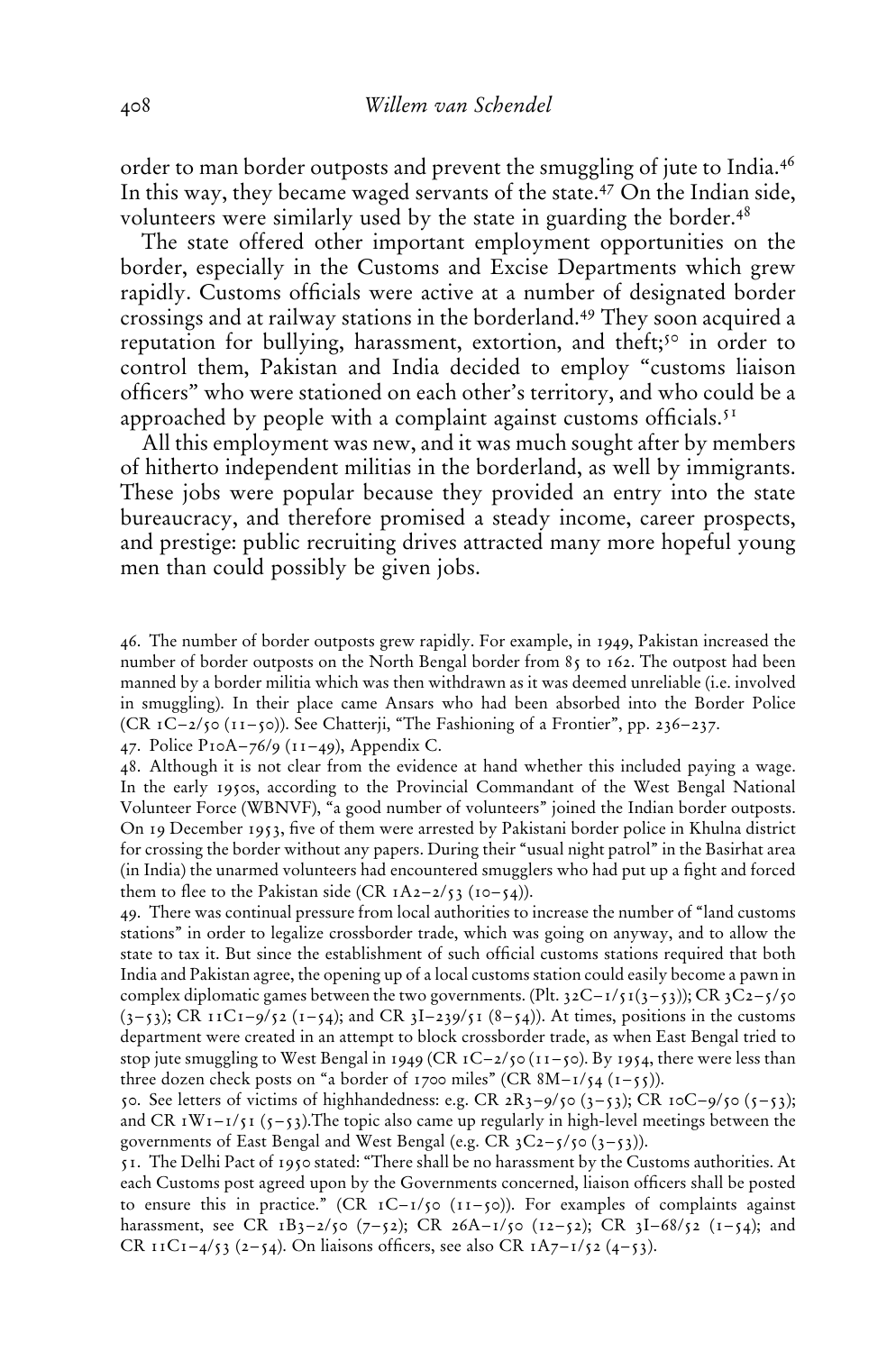#### Borderland industries

Little is known about the effects of the border on industries which were located in the new borderland. Some industries found themselves actually straddling the new border. For example, from precolonial days, lime burning had been an important cottage industry on the border of two administrative units in Assam, Sylhet, and the Khasi and Jaintia Hills. In 1943, a cement factory had been started here. When Assam was partitioned, Sylhet fell to Pakistan and the Khasi and Jaintia Hills became part of India. The factory was in Chhatak in Sylhet, some ten kilometres from the new border, but its raw material was in India. Even though there was no official border crossing along this entire stretch of border, this sole cement factory in East Pakistan survived. In 1953 an official reported: "the transport of lime stone from the Kasi and Jiantia Hills [sic] in Assam takes place by the rope-way of the Assam Bengal Cement Factory and coal from the Boshera colliery in India is transported by river route to the factory".<sup>52</sup> But supplies were insufficient, and the factory could produce only half its capacity until limestone quarries in Pakistan came into production and the kilns and boilers were converted from coal to gas firing in 1960. Employment at the factory, in the quarries, and in the colliery was adversely affected, but not eliminated, by the imposition of the border.

As a workplace, the border was a mixed blessing. We have seen that its creation forced many workers to look for alternative ways of earning a living whereas it provided new jobs to others. Those who worked on or near the border were exposed to unprecedented danger because violence could easily erupt in the tense atmosphere between two nation-building projects at loggerheads.

#### THE BORDER AS A RESOURCE

Before Partition, there had been considerable trade flows crisscrossing what would become the borderland. After August 1947, the new states had to devise policies to cope with the fact that such trade had suddenly turned into international flows. However, neither India nor Pakistan could develop a straightforward trade policy; they were pulled in different directions.<sup>53</sup> On the one hand, the two states sought to disentangle the

<sup>52.</sup> CR 11C1-9/52 (1-54). See also *East Pakistan District Gazetteers: Sylhet* (Dacca, 1970), pp. 15-17, 190, 193-194, 370.

<sup>53.</sup> Little is known about Burma's trade policy vis-à-vis East Bengal. In the early years after independence, the government in Rangoon had little say over the regions bordering on East Bengal and only gradually established control. Initially, there were problems as the currencies of Burma and Pakistan were not convertible (see "Rangoon o Pak-Borma shimante mudrar jor chorakarbar ...", Azad, 29 May 1949). Trade relations were much less restricted by political considerations in this section of the borderland.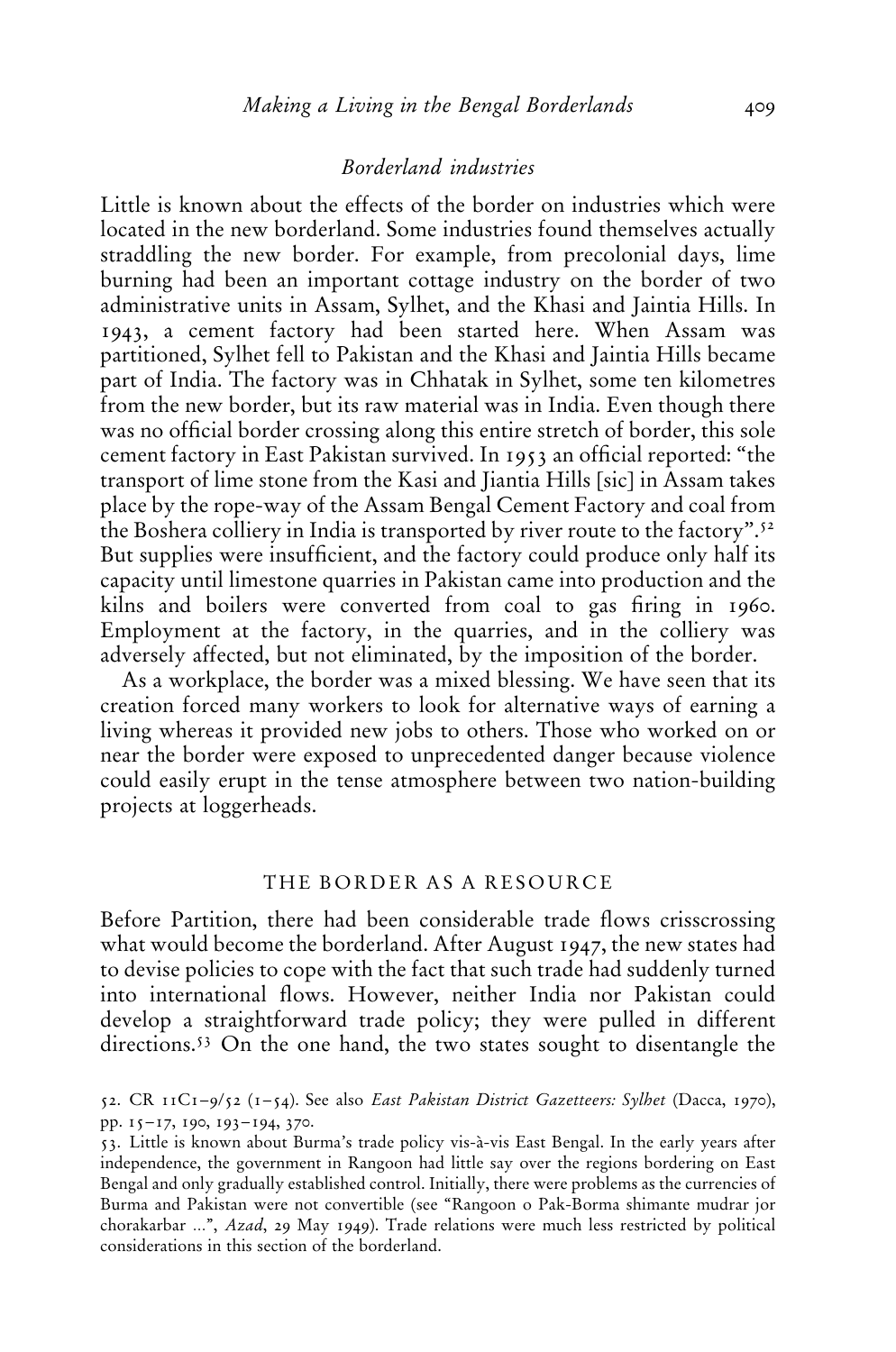economy of partitioned regions in order to integrate their portions of the regions into their own national economies. But, at the same time, they were keen to profit from any crossborder trade which they saw as supporting their own national cause because it provided strategic or scarce goods, or because it could be taxed.

As a result, a high level of uncertainty surrounded border trade, and borderlanders were continually picking up clues as to the newest obstructions and opportunities. Trade which was encouraged yesterday might be criminalized today, only to be tolerated unofficially tomorrow.<sup>54</sup> In other words, the creation of the border set up a new, haphazard dynamic that nobody in the borderland could control. Right after the establishment of the border, the flow of certain goods was interrupted or hampered, other goods continued to flow freely, and yet others began to flow in response to new opportunities opening up. Borderlanders soon learned that this pattern of flow and blockage would be subject to sudden and unpredictable change.

The best documented case of disruption is the movement of jute fibre from the fields of East Bengal to the jute mills around Calcutta. The case of jute shows the coercion and resistance which was involved in such disruption, particularly in the borderland. The new border separated the jute industry from its raw material, and it made perfect economic sense to continue the trade which had existed for about a century. But it did not make political sense. The Pakistan government was keen to develop a jute industry of its own and forbade the export of jute. Since it could not offer the prices that jute fetched across the border, the jute trade was driven underground. Selling jute to Calcutta suddenly became an antinational act.

For this reason, the Pakistan state had to give special attention to the borderland. New border outposts were established on the West Bengal/ East Bengal border to curb the smuggling of jute to India. In 1949, the Pakistan Jute Board concluded that earlier measures to curb smuggling to India had not had the desired effect, that "smuggling is still going on on a fairly large scale", and that "the smugglers were being actively helped by certain elements in the Police, Ansars and Customs Staff''.<sup>55</sup> For this reason the government organized a Jute Purchase Drive in the borderland. Thirty purchase teams were formed whose task it was to "comb through each section [of the borderland] and buy as much jute as possible''. It was clear that they expected resistance. The mood among jute growers in the borderland was described as one of growing discontent because they were

<sup>54.</sup> For example, in December 1950, the export of vegetables and fish through a ferry crossing on the Sylhet-Tripura border was suddenly disrupted, apparently merely as a result of a new contingent of Pakistan armed forces being posted there (CR  $5T-t/50$  (2-53), also for similar cases).

<sup>55.</sup> CR  $IC-2/50$  ( $I1-50$ ); CR  $IB2-35/51$  ( $I-55$ ).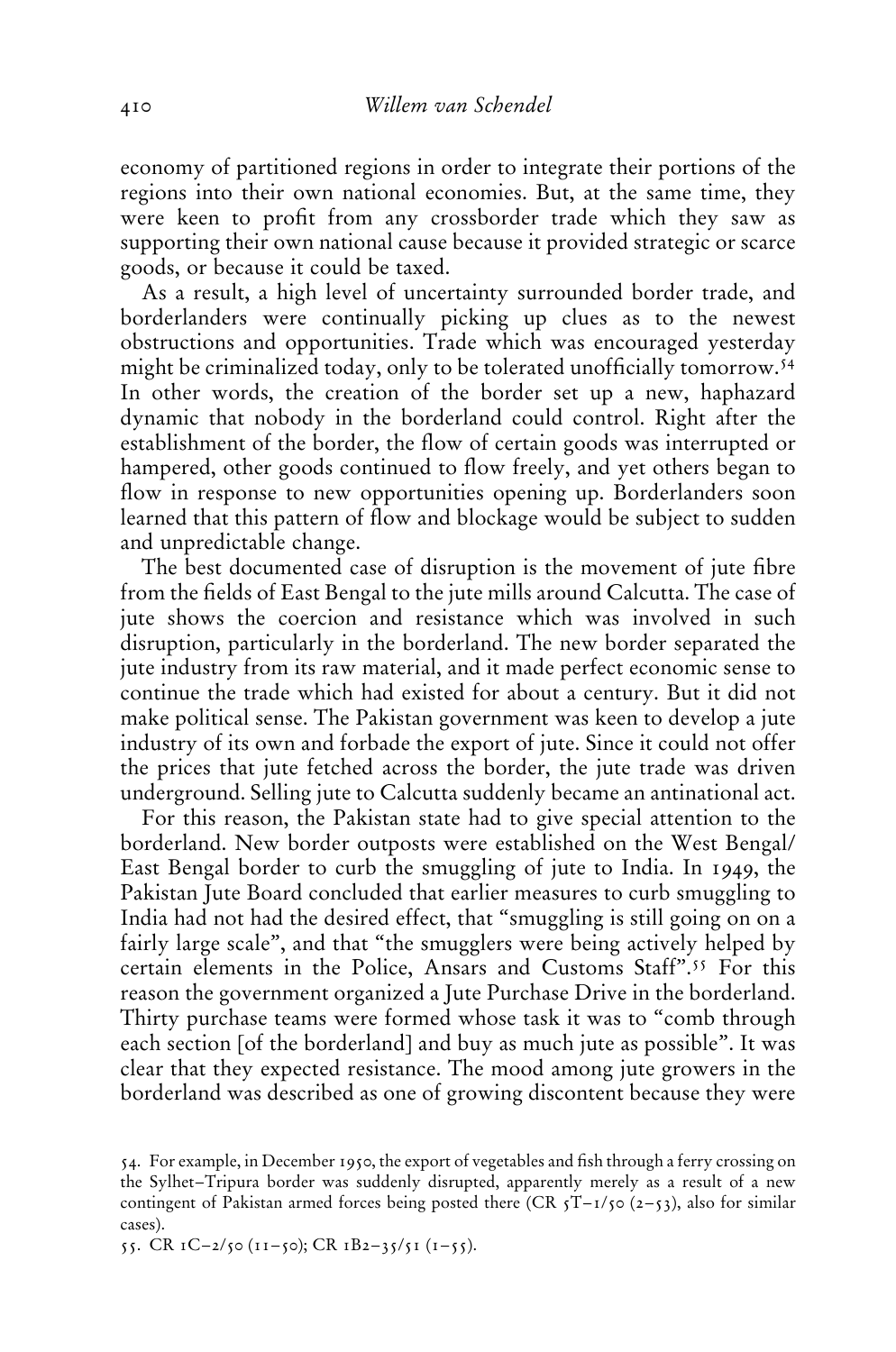forced to hold on to large stocks of jute "strangulated in villages" and therefore faced financial crisis.<sup>56</sup> For this reason, the purchase teams were accompanied by armed Ansars.

In many other cases, crossborder traders also defied the state. Many parts of East Bengal produced paddy which was sold to deficit areas that were now across the border in India. The East Bengal authorities were keen to stop this, and special police officers were given the task of preventing paddy leaving the country. This was not an easy task, as events after the first major post-Partition harvest in December 1947 showed. One officer wrote to his superior for support. Describing himself as a "helpless but undaunted servant of Islam and Pakistan'', he explained that, after he had been stationed on the border at Rajshahi, "I became aware of a large area in Murshidabad district opposite my camp faced with an acute crisis and the smugglers on our side disastrously active. I set to work at once and was successful in stopping this huge drainage of food grains from Eastern Pakistan.'' He was then threatened by smugglers, armed Indian border guards, and a landlord, but persisted "as a selfless Guard of my National Home".<sup>57</sup> Some of his colleagues, however, failed to stop a breakthrough:

On 11 January 1948, no less than 500 boats laden with paddy were taken through Chanchkoir, on the river Atrai in Rajshahi, on their way to India. Police ordered them to stop but as there were only a few policemen, they proved no match for the many armed men accompanying the boats. The next day the police learned that paddy boats were assembling up-river again. This time the Cordoning Officer detailed his men for duty. That afternoon, a fleet of boats accompanied by at least sixty armed men on the river banks came rushing towards Chanchkoir. The boatmen and their protectors shouted "Allahu Akbar!" (God is Great!) and refused to listen to the officer telling them to stop and show their permits. On the contrary, they attacked and wounded him with a pointed bamboo. He fled to a police boat. The crowd pursued him by jumping into the water and caught up with him in mid-river. Then the officer ordered his men to open fire, jumped into the river himself, and swam across with the crowd in hot pursuit. The police party fired in all directions for twenty minutes, using 102 rounds of ammunition, while the men surrounded them and pelted them with bricks. Then the paddy boats squeezed past the police party, collected about twenty injured men and four dead bodies, and disappeared towards the border.<sup>58</sup>

<sup>56.</sup> CR  $IC-2/50$  ( $I1-50$ ).

<sup>57.</sup> Letter from Syed Ghulam Nabi Ahmadi, Patrol Officer, Ghughumari Ghat and Panka Ghat, to the Regional Controller of Procurement, through the Regional Cordoning Officer, Region 1, Rajshahi, 25 February 1948 (CR 1W-1/49  $(1-53)$ ).

<sup>58. &</sup>quot;Report of the Executive Enquiry on the Firing Resorted to by the Armed Police Party Posted at Chanchkoir on 12.1.48"; (Police P5R-10/48 (10-48)).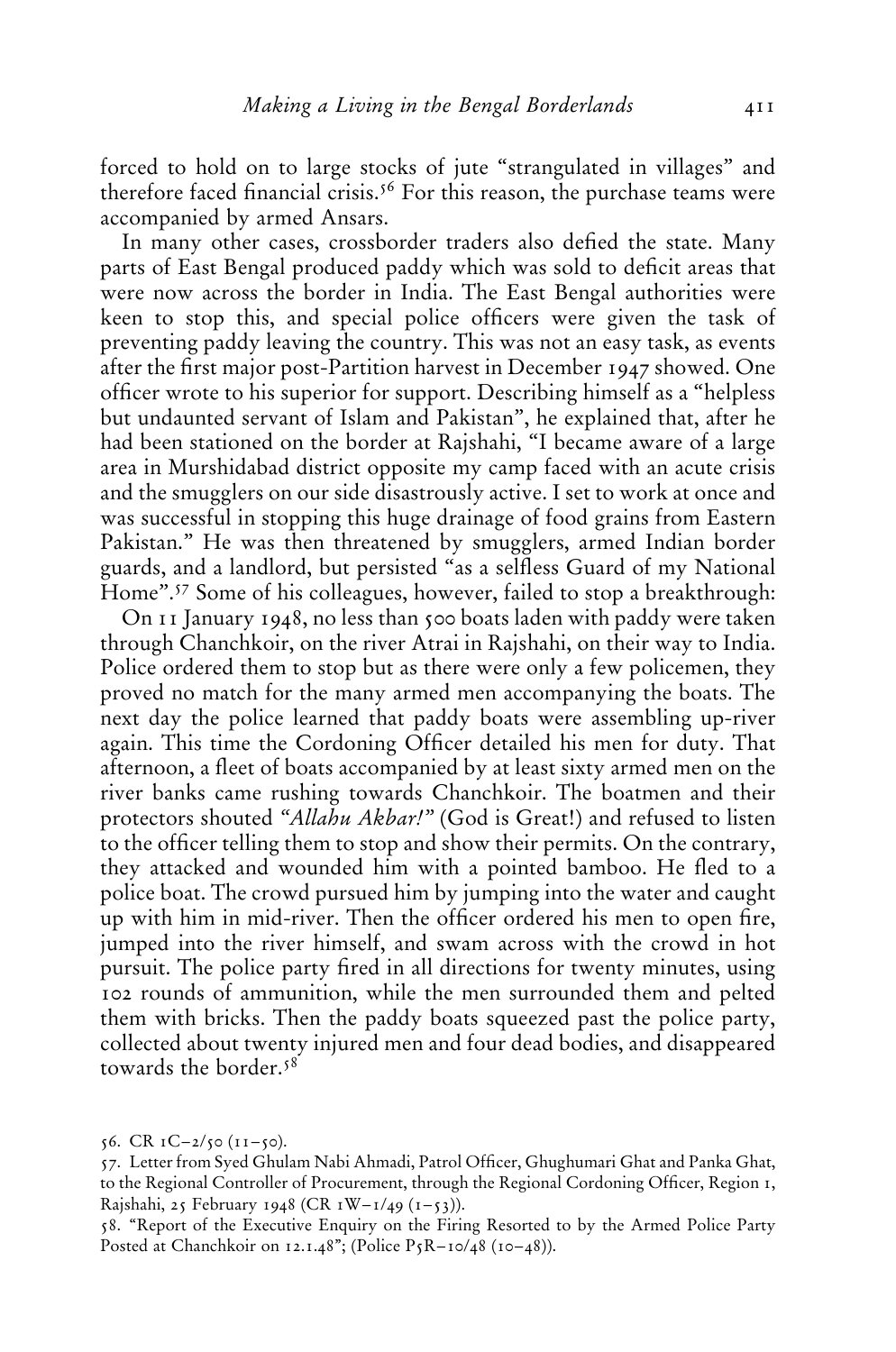Similarly, in April 1950, two border guards in the northern district of Rangpur were on patrol when they came across "a large number of Hindu migrants with about a thousand heads of cattle and other restricted articles proceeding towards Cooch Behar [India] by a village path''. When told by the senior guard to proceed to India through the prescribed customs route, they did not pay heed to his instruction but "adopted a defiant attitude and tried to assault him''.59

It is likely that such confrontations occurred often. And it was not only thwarted pre-Partition trade which was at issue. Soon new commodities also found their way across the border, and a lively two-way network of unauthorized trade, or smuggling, developed. It provided many borderlanders with an income as traders, coolies, ferrymen, and day labourers of various descriptions.<sup>60</sup> In this way, the border developed into an important resource for workers in the borderland.

#### THE BORDER AS A REFUGE

Partition resulted in the movement of large numbers of people, some of them labour migrants but others refugees. The border acted as a refuge for those who were driven from their place of work by discrimination, or fear of violence. Among the many groups affected were "minority" workers, i.e. Hindus in industries in East Bengal (Pakistan) and Muslims in industries in West Bengal (India). Our information is largely restricted to Muslims working in factories in West Bengal. The late 1940s and early 1950s were a period in which categories of citizenship and religious affiliation were seen as closely intertwined. Till 1952, when citizenship became more formalized, with the introduction of passports and visas between India and East Pakistan, it was not always clear who was a citizen of which country. Did one's place of domicile make one a citizen of the state that controlled that territory? Was one's religion a sign of citizenship ± being Muslim signifying Pakistani citizenship and being non-Muslim (especially Hindu) signifying Indian citizenship?

In both countries, communal intimidation was used to promote citizenship-by-religious-community, and communal violence, or the threat of such violence, became an important instrument for driving out Muslims from India and Hindus from Pakistan. When communal violence occurred in industrial settings in West Bengal, local Muslim workers might

60. See van Schendel, "Easy Come, Easy Go".

<sup>59.</sup> The confrontation ended in arrest, and confiscation (and subsequent auctioning) of cows. A petition, accusing the police of demanding a huge bribe, was later filed by Rupkanta Barman and five others from a village in PS Dimla (Pakistan), suggesting that these were local Rajbongshi cattle traders rather than emigrants (CR  $1A_3 - \frac{5}{50}$  (3-54).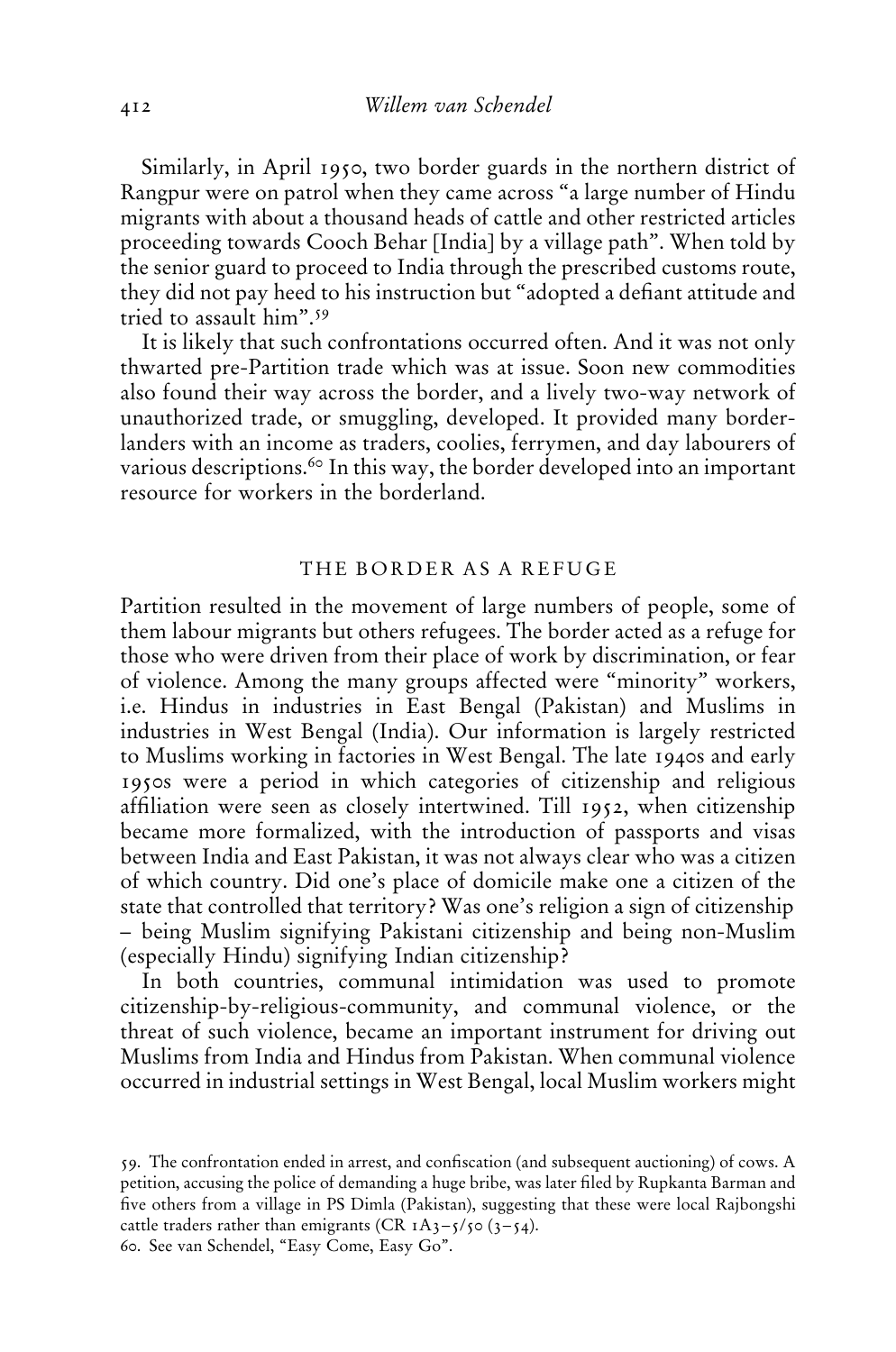feel forced to leave for East Bengal and so become Pakistanis.<sup>61</sup> This happened to Mehbub, now a citizen of Bangladesh, who remembered his family's flight from Calcutta during riots in 1950:

My name is Mehbub. I am from Kankinara, Calcutta, 24-Parganas. I was born there. My father had migrated to Kankinara from Bihar, from Arrah district. He was a foreman (shordar) in a jute mill  $-$  a very important man. His name was Haji Abdur Razzak. He was a Line Shordar at the Bhatpara Jute Mill, and later at the Gouripur Jute Mill and then the Haora Jute Mill [...]. We had a lot of property there – we still do but it is all illegally occupied now: our house, a cinema hall and land [...]. We left all that because of a huge riot that broke out in 1950. We had to leave our neighbourhood and gathered in one place. There we were besieged from all sides. The government took a decision and Sarojini Naidu told us: ``You go to Pakistan''. Then they loaded us onto trains like pilgrims. There were separate carriages for us in the trains at Sealdah Station. We could not take any possessions with us. Only the clothes we were wearing. From there we went to Ishurdi [in East Pakistan] and then to Rajshahi. [Over here,] Father began a copper and brass business [:::]. He returned to India in 1958 but he did not get back our old house. Instead he rented a house in Noyabazar (Kankinara) and took a job in a jute mill again. He is dead now but my nephews still live there, in India. They are doing well.<sup>62</sup>

This case reveals Mehbub's family's multiple identities in terms of both class and citizenship: Mehbub's father, a foreman in a factory, was also the owner of an enterprise. After 1947, he became an Indian citizen but changed his citizenship to Pakistani after fleeing there in 1950, only to return to India eight years later where he died as an Indian citizen.

But some Muslims working in Indian industries were officially considered as Pakistani citizens on the basis of their religion as well as their place of origin. This was the case with several thousands of Muslims from East Bengal who were working as permanent labourers in the industrial belt of Jamshedpur (India).<sup>63</sup> Before 1947, many of them had been active members of the Muslim League and had supported the campaign for Pakistan. According to the High Commissioner for Pakistan in India, who took up

<sup>61.</sup> For example, in March 1949, an anti-Muslim riot occurred in Kankinara, a mill town near Calcutta where, according to Dr B.C. Roy, the Premier of West Bengal, in his statement in the West Bengal Assembly, "the majority of the residents are Muslims and up-country Hindus working in the mills. Periodically they fall out and disturbances ensue''. During the Holi festival, a Hindu sprinkled coloured water "on a Muslim belonging to the Kankinara Jute Mills and residing in the coolie lines of those mills''. This set off a riot resulting in several casualties and the temporary closure of the mills  $(CR \t{5R-2/49} (3-50))$ .

<sup>62.</sup> Mehbub, interviewed by Md Mahbubar Rahman, Rajshahi (Bangladesh), February 1999. For more on migrants and refugees in the borderland in the 1940s and 1950s, see Rahman and Van Schendel, "'I Am Not A Refugee'".

<sup>63.</sup> Almost 3,300 East Bengali Muslims were reported to work in 10 large steel and other factories in Jamshedpur and Asansol (Bihar, India) in March 1949, remitting more than Rs 400,000 to their families back home each month (CR  $1^{\circ}O'' - \frac{3}{49} (3-54)$ ).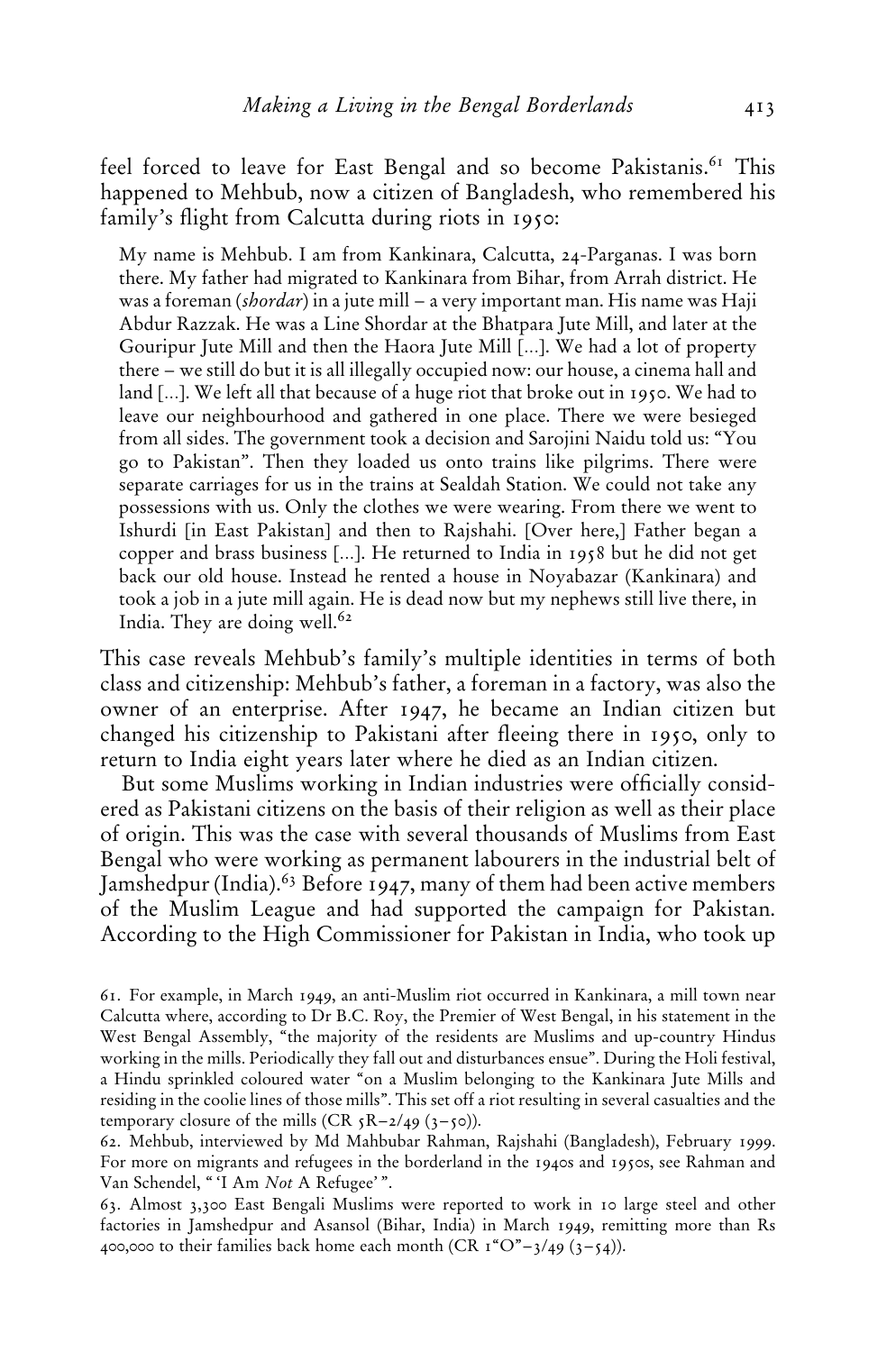their case in 1949 because he considered them Pakistan nationals, they had ``declared their allegiance to the Dominion of India'' after the division of the two countries, but were being "victimised by the local authorities for their past activities''. The Indian authorities replied that only a small number of "Pakistani Muslims" had been detained or deported for "indulging in subversive activities which could not be ignored".<sup>64</sup>

In early 1950, widespread rioting in both India and Pakistan, in which Mehbub's family got caught up, forced large numbers of Muslims to flee to East Bengal and large numbers of Hindus to flee to India, especially to West Bengal, Assam, and Tripura. Among the Muslim refugees were some 30,000 industrial labourers from West Bengal. It is not clear how many of these refugees were "Pakistani" in the sense of being labour migrants from East Bengal, and how many were "Indians", being Muslims from West Bengal, Bihar, or other parts of India.<sup>65</sup> According to an agreement reached between Pakistan and India, the governments of West Bengal, Assam, and East Bengal would persuade employers of industrial labour to reinstate returning refugees to their old jobs.<sup>66</sup> The government of West Bengal was unwilling to implement this agreement, and the result was that hardly any Muslim refugees could return to their old jobs. The industrial labour force in West Bengal was renewed with locally recruited, largely Hindu, labourers.<sup>67</sup> This lack of reinstatement remained a bone of contention between East and West Bengal for years.<sup>68</sup>

#### 64. Ibid.

65. Although the vast majority of Muslim labourers in West Bengal industries felt that their lives were in danger if they stayed in their jobs, a select group of Muslims working in strategic industries (electricity works, arms factories) were given state protection in special Muslim protected quarters; Abdus Satter, "An Eye-Witness' Report on Greater Calcutta Mill Areas; Latest Situation As On  $15-7-50$ ", (CR  $3I-154/52$  (3-53)).

66. This agreement, known as the Delhi Pact or the Nehru-Liaquat Pact in India (Liaquat-Nehru Pact in Pakistan), was signed on 8 April 1950; the statement about industrial labourers was included in the annexe of 15 August 1950 (CR  $IC-I/50 (II-50)$ ).

67. The government of West Bengal pleaded inability to persuade employers to take back the refugee Muslim labourers despite "doing their best and using whatever influence they had with the mill authorities". They pointed to the fact that "under standing orders in force in Jute Mills, a workman was liable to be dismissed for absence without leave for more than 10 days'', and that the employers, faced with a serious labour shortage after the riots, had had to employ new hands. Also, "the sudden defection of these workers seriously hampered national production. The vacancies caused by their continued absence had to be filled in by new recruits to prevent further loss to production.'' If refugee labourers would now approach their former employers for reinstatement, this was "likely to disturb the peace in the mill area as the Sirdars who are now in control of the mill area (and are said to be overwhelmingly Hindus), might create trouble''. ``Proceedings of the Meeting Held at Calcutta on 14th October 1950 in Connection with Reinstatement of Industrial Labour" and other documents in CR  $I-I = 18/53$  ( $I-I = 55$ ).

68. The West Bengal government could trace only 192 reinstated labourers, out of over 8,000 names provided by the East Bengal government (CR  $1I-18/53$  ( $11-55$ )). The issue of reinstatement was on the agenda at the periodic conferences of the Chief Secretaries of the two governments, starting with the eighteenth conference in November 1950 (CR 1I-3/51 (11-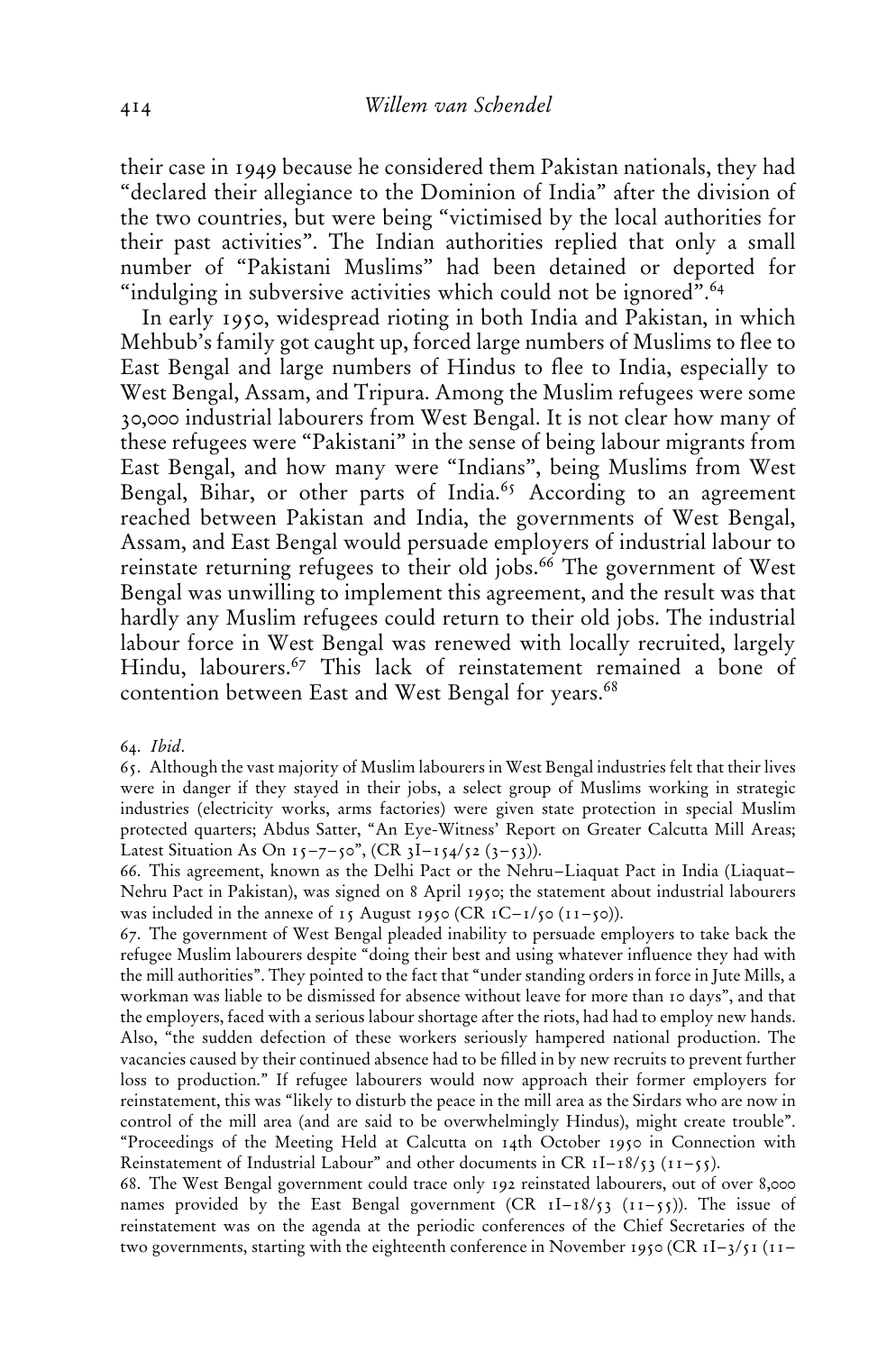Whenever political tensions between India and Pakistan intensified, as happened frequently, workers in the Calcutta region who had links with Pakistan immediately felt the repercussions.<sup>69</sup> A good example is the fate of forty Muslim porters and gatekeepers (darwans) who had been employed by the Titagarh Jute Mills since 1937. While most labourers left quietly, they decided to go out with a bang.

A few days before the Indo–Pak relation became strained over the Kashmir issue [in 1951], the mill-owners appointed a number of Hindu darwans. Very subtly estrangement was created between the old darwans and the newly recruited ones. As a result the Muslim darwans started to feel that it was no more possible to work with self-respect. They thought that the circumstances were against them. In order to escape retrenchment, they resigned in a body. They got 3 months pay and of these 40, 14 decided to return to their native place in Pakistan and they engaged a few drummers. In the evening of 10th August, they were arrested on their way. It was learnt that police permission was necessary to take out a procession in Titagarh and this they did not obtain.<sup>70</sup>

Industrial workers, like others, fell victim to the painful process of minority expulsion that followed Partition. Both religious community and place of origin were crucial markers in the early years. Gradually, the two coalesced as formal citizenship criteria became more important.<sup>71</sup> Little is known about the employment strategies of displaced industrial workers from Calcutta. In East Bengal, many tried to join the new Pakistan armed

69. Developments in industrial employment in East Bengal mirrored those in West Bengal. In June 1953, the East Pakistan Labour Journal published a speech by the Labour Minister in which he stated that, in industrial concerns, only Pakistan nationals should be employed and that the tea industry (where non-Muslim labourers from India had long been employed) must appoint a certain percentage of Pakistani Muslims (CR  $3C_1-3/54$  (9-54)).

70. Shadhinota (Bengali daily, Calcutta), 12 August 1951 (cf. CR 1A1-8/52 (7-54)). These labourers, who were not from East Bengal but from Punjab and the North-West Frontier Province, apparently had had their arrival accompanied by music as well. See Arjan de Haan, Unsettled Settlers: Migrant Workers and Industrial Capitalism in Calcutta (Hilversum, 1994), p. 174, n. 23.

71. Although Pakistani/Bangladeshi labourers disappeared from the payrolls of the Calcutta jute industry, Muslims did not. In 1950, the number of Muslims in Victoria Mill decreased from over 1,700 to less than 800, and ``for years after that, no Muslims lived in the lines owned by the mill''; De Haan, Unsettled Settlers, p. 174, n. 23. In one jute mill studied by Fernandes in the early 1990s, 20 per cent of the labourers were Muslims. The labour force was overwhelmingly non-Bengali: 66 per cent from Bihar, 15 per cent from Uttar Pradesh and only 7 per cent from West Bengal; Leela Fernandes, Producing Workers: The Politics of Gender, Class, and Culture in the Calcutta Jute Mills (Philadelphia, PA, 1997), p. 64.

<sup>53);</sup> see CR 3C1-2/55 (11-55). At that time, it was clearly risky for industrial labourers from East Bengal to return to West Bengal to demand reinstatement on their own. Returning refugees were often jailed on suspicion of being spies. Even claiming arrears of pay could end in disaster, as in the case of two labourers from Jessore who were arrested in Calcutta in 1951 on "the pretext that they were Ansars";  $(CR I A1-3/5I (2-54))$ .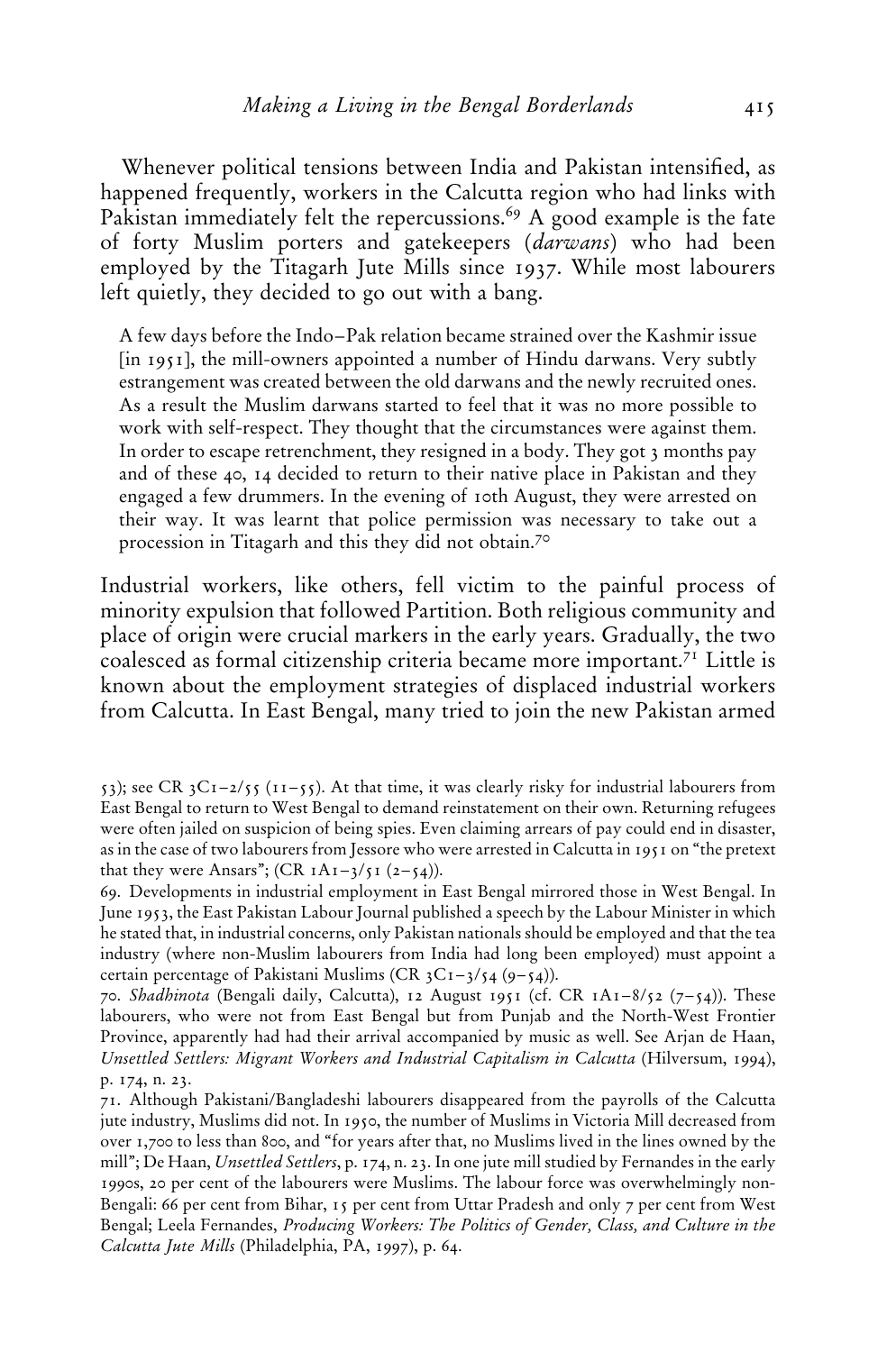forces and paramilitary outfits.<sup>72</sup> Others attempted to find jobs in the budding jute industries of the Narayanganj region. Very few appear to have followed the example of Mehbub's father who returned to an industrial job in Calcutta some years later.

If little is known about the employment effects of Partition on workers in urban industries, much less is known about the effects on industries in the borderland itself. That these could be devastating is attested to by a report on the handloom industry in the East Bengal/Burma borderland. Weaving had long been the mainstay of the Rakhain (Arakanese Buddhist) population of the southern Chittagong district. Partition cut them off both from their source of raw material and their market. They produced various silk textiles for the Burmese market which, because of new import and export restrictions, now became so difficult to reach that most producers had to abandon their trade. Many switched over to the production of cigars and cheroots, for which local tobacco could be used. This seemed to offer a solution until the Pakistan government decided to slap a double duty:

[...] once on raw tobacco and then on cigars and cheroots [...]. Due to this latter tax, the manufacture of cigars and cheroots by these people ha[s] stopped as they cannot find a market. The market is flooded with foreign cigars and cheroots which are sold at cheaper rates than the local products.<sup>73</sup>

As a result, "being unable to cope with the changed conditions [the Rakhain] have already begun in hundreds to migrate to Burma against their will just in an attempt to save their lives''.<sup>74</sup>

It is often difficult to say whether crossborder migration was primarily due to political or economic causes. The industrial labourers from Calcutta fled targeted violence and ended up in reduced economic circumstances in East Pakistan. For them the border was a political refuge. The Rakhain weavers migrating from East Pakistan to Burma took refuge behind the border for economic reasons, fleeing state policies which made it impossible for them to earn their living.

#### REGULATING CROSSBORDER WORK

The many forms of earning a crossborder living described above were predicated upon a curious time-lag in the imposition of effective

<sup>72.</sup> Captain A. Ghani of the East Pakistan Recruiting Office reported that a crowd of more than 5,000 gathered in front of the Noakhali Circuit House on 14 March 1950 in the hope of getting a job in the armed forces. "The majority of the crowd comprised of the dislodged workers of Dunlop and Batta Companies due to communal riot" (Plt.  $3R-64/51$  ( $3-52$ )).

<sup>73.</sup> U Chin, "Report on the Migration of Arakanese Buddhists to Arakan" (1953), in CR  $9M-I4/53$  (6-54).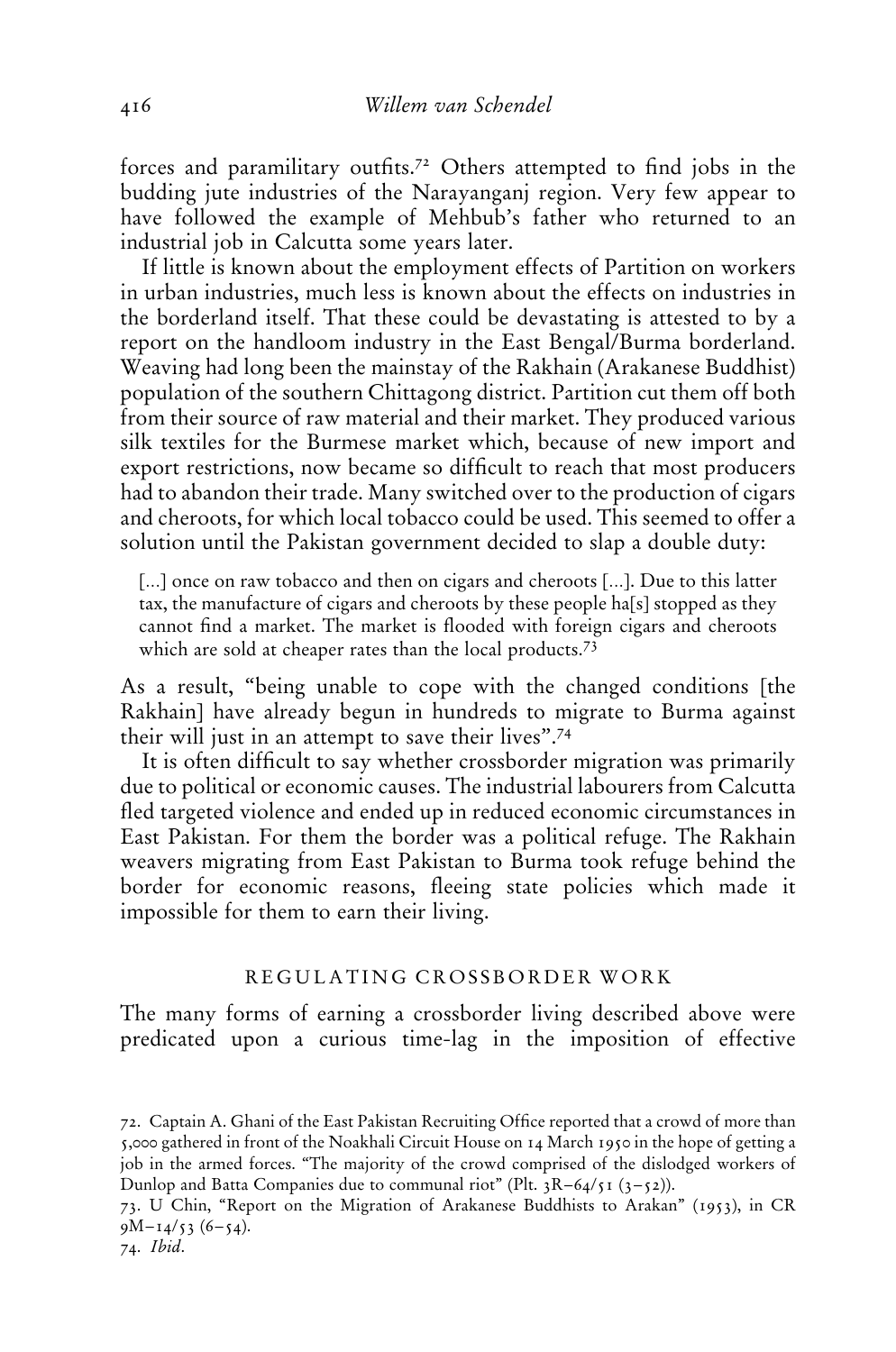restrictions on crossborder travel in the Bengal borderland. In this respect there was, for five years after Partition, a sharp difference between the two wings of Pakistan: "Entry into Pakistan by permit is binding on those persons who wish to come to Western Pakistan. So far no permit is required for entry into East Pakistan.''<sup>75</sup> This meant that crossborder travel between India and East Pakistan and vice versa was almost completely uncontrolled. Citizenship in India and East Pakistan became more strictly regulated only in 1952, with the introduction of passports and visas. Monitoring crossborder population movement was a principal aim, and visas for citizens of the neighbouring country were different from those for other nationals. It was clear, however, that neither state was quite up to scrutinizing all movement across a 4,000 km borderline. In fact, India and Pakistan actually institutionalized the practice of crossborder commuting at this time: commuters were allowed special visas with which they could cross the border without being checked.<sup>76</sup> In order to get a visa, one would, of course, need a passport, but most people in the borderlands continued to cross without any official papers.

This arrangement did not take into consideration older systems of seasonal labour migration which after 1947 had become crossborder movements. For example, it had been common for labourers in Sylhet to harvest paddy locally and then move on to tea gardens elsewhere in Assam or Tripura. In 1947, Sylhet was detached from the rest of Assam and incorporated into Pakistan. The labour shortages in the Assam tea industry

#### 75. Police P $I_4M-I67/49$  (10-49).

76. From 1952, Pakistan issued category `A' visas for ``the following Indian nationals who live in Indian territory within ten miles of the East Bengal border and who normally earn their livelihood by working in Pakistan territory within ten miles of the East Bengal border: (a) cultivators who have to make frequent journeys in order to cultivate or supervise the cultivation of their own lands and their labourers and hired servants; (b) small artisans, such as blacksmiths, wood-cutters, carpenters, petty shopkeepers and petty traders; and (c) persons the only market for whose agricultural produce lie in Pakistan territory within ten miles of the East Bengal border." These visas were "valid only for the village in East Bengal, including villages lying en route". Holders could cross the border at any place within the villages specified (and not through an official check post) and as often as they wished. They were exempt from registration. The visas were valid for a period of up to five years. There were also category 'E' visas for Indian transport workers and businessmen. Passport System to Regulate the Entry of Indian Nationals into Pakistan (Karachi, 1952), in Plt. 2B-17/52 (3-53); cf. CR  $M-I/54$  (1-55). See CR 1B1-4/ 53 (6-54); CR 3A-10/53 (8-54); CR 3I-436/53 (8-54); and CR  $IB3-I6/53$  (11-54) for implementation of these rules at the border district level. In  $1954$  Pakistani officials estimated that the number of East Pakistanis holding visas of category 'A' was four or five times the number of Indians holding visas of that category; CR  $8M-1/54$  (1-55). In addition, special arrangements were made for those who repaired telephone and telegraph lines on the border, members of survey parties engaged in demarcating the border, and contractors, workers, and masons charged with constructing boundary pillars; CR  $1B2-F19/54$  (7-54).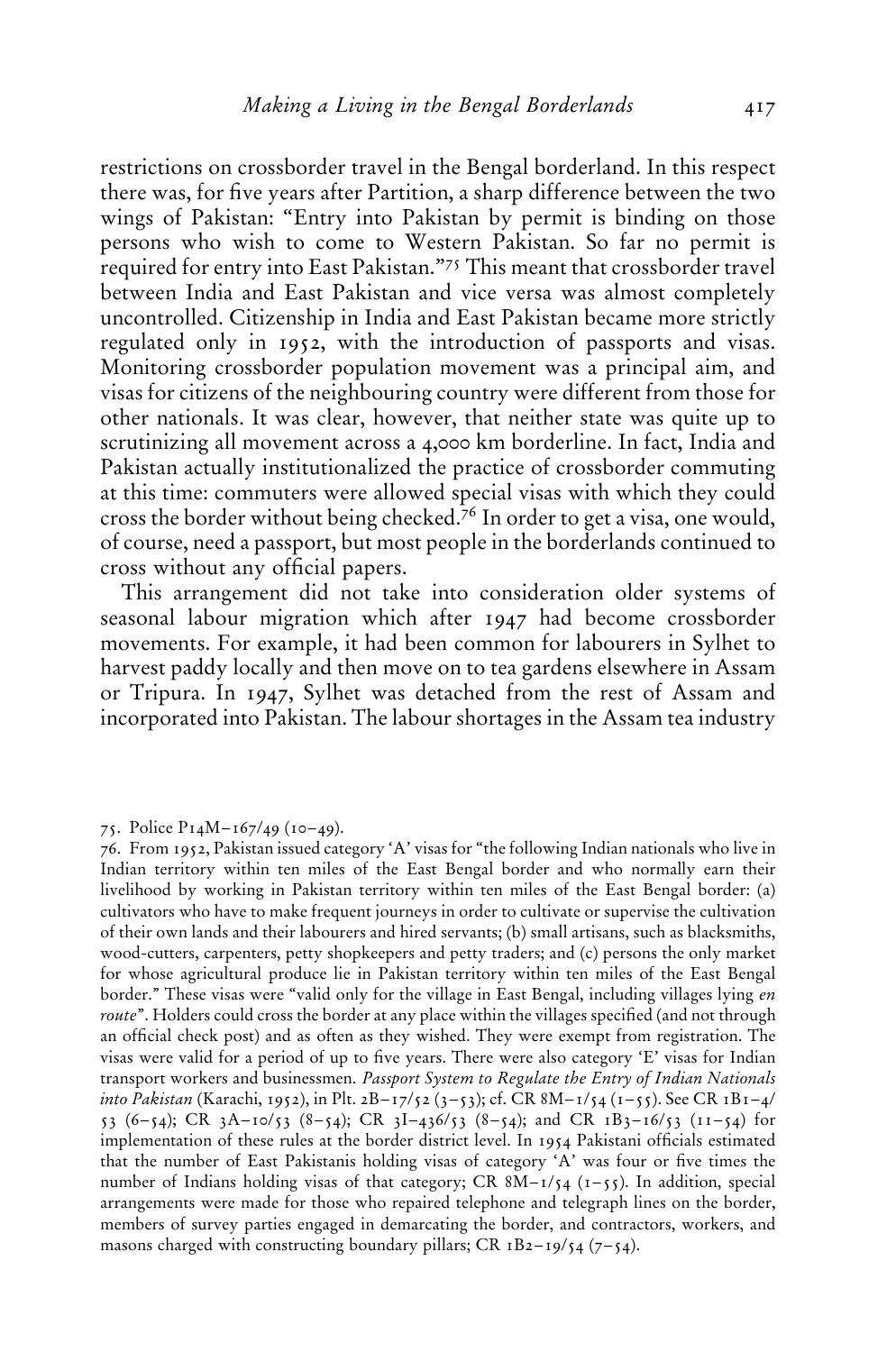could not be met locally, however, and seasonal migration from Sylhet continued, although now the migrants, as Muslims and Pakistani citizens, were more vulnerable and faced the risk of being robbed on their way home.<sup>77</sup> In Tripura, labour contractors also continued to resort to recruitment from Sylhet. Suggestions were made to regulate this labour migration by means of permits, a recruiting centre, or a labour exchange.<sup>78</sup> The strained relationship between India and Pakistan prevented the regulation of seasonal labour migration, and this may have contributed greatly to the permanent migration of settlers from East Pakistan to Northeast India in the following period.<sup>79</sup>

Crossborder population movements between East Pakistan and its other neighbour, Burma, were even less formalized. In the colonial period, there had been an important stream of internal labour migration from Orissa and Madras through Bengal to Arakan.80 After 1947, however, following this trajectory meant crossing two international borders (from India to Pakistan and from Pakistan to Burma). Still, migration persisted, organized by commissions agents in Akyab (Burma) and Chittagong (Pakistan). This gave rise, as far away as Karachi and

77. In March 1948, "Asmatullah and others of Sylhet district were returning from Digari Tea Estate in Sib Sagar where they went to earn as day labourers, when the train reached between Lalting and Hatikuli, the checker checked their tickets and gave an indication to some Hindus, who attacked them, beat them, and took their belongings including their cash money amounting to Rs 1128/10. The police and the public did not come to their rescue. They saw Muslims of Tippera, Noakhali and Sylhet, their co-passengers in other compartments being beaten and robbed of their money by the Hindus.'' Matters for Consideration of the Conference of the Chief Secretaries at Calcutta on the 10th May, 1948 (CR 1I-16/48 (Part) (11-50)).

78. In 1952, the East Pakistan Federation of Labour reported that 10,000 Pakistani labourers were working, under very bad conditions, on a new road that would link Agartala (the capital of Tripura) with the rest of India. "The contractors have failed to proceed with outside labours recruited from Bharat, the Pakistani Labours have proved best worker with less payment. [...] it is high time to consider, if Pakistani Labours should be allowed to complete [the] work of the Road in the enemy country. [...] If the Govt of Bharat [India] wants the services of these Pakistany Labours, it might be done in a regulated way with the knowledge & concent of the both the Dominions"; CR  $3I-274/52$  ( $3-53$ ). In 1950, the Federation had appeared to be in favour of continuing the system, but in a regulated way; CR  $3T1-I/51$  (5– 53).

79. The issue of providing migrants with work permits resurfaced in the late 1990s in the context of debates in India regarding "infiltration" from Bangladesh. See e.g. Partha S. Ghosh, "Illegal Immigration from Bangladesh - II", The Hindu, 12 August 1998; Anindita Ramaswamy, "Govt Sees Work Permits as Solution to Influx Problem", Financial Express, 18 September 1998; Sanjoy Hazarika, "Managing the Migrants in the Northeast", Indian Express, 29 January 1999; Sanjoy Hazarika, "Turn Migration to India's Benefit", Times of India, 27 April 1999; Anindita Dasgupta, "Thinking With the Head: Foreign Nationals in Assam", The Daily Star, 6 May 1999. 80. Until 1937, this entire area was part of the colony of British India. After 1937, Burma (including Arakan) became a separate British colony.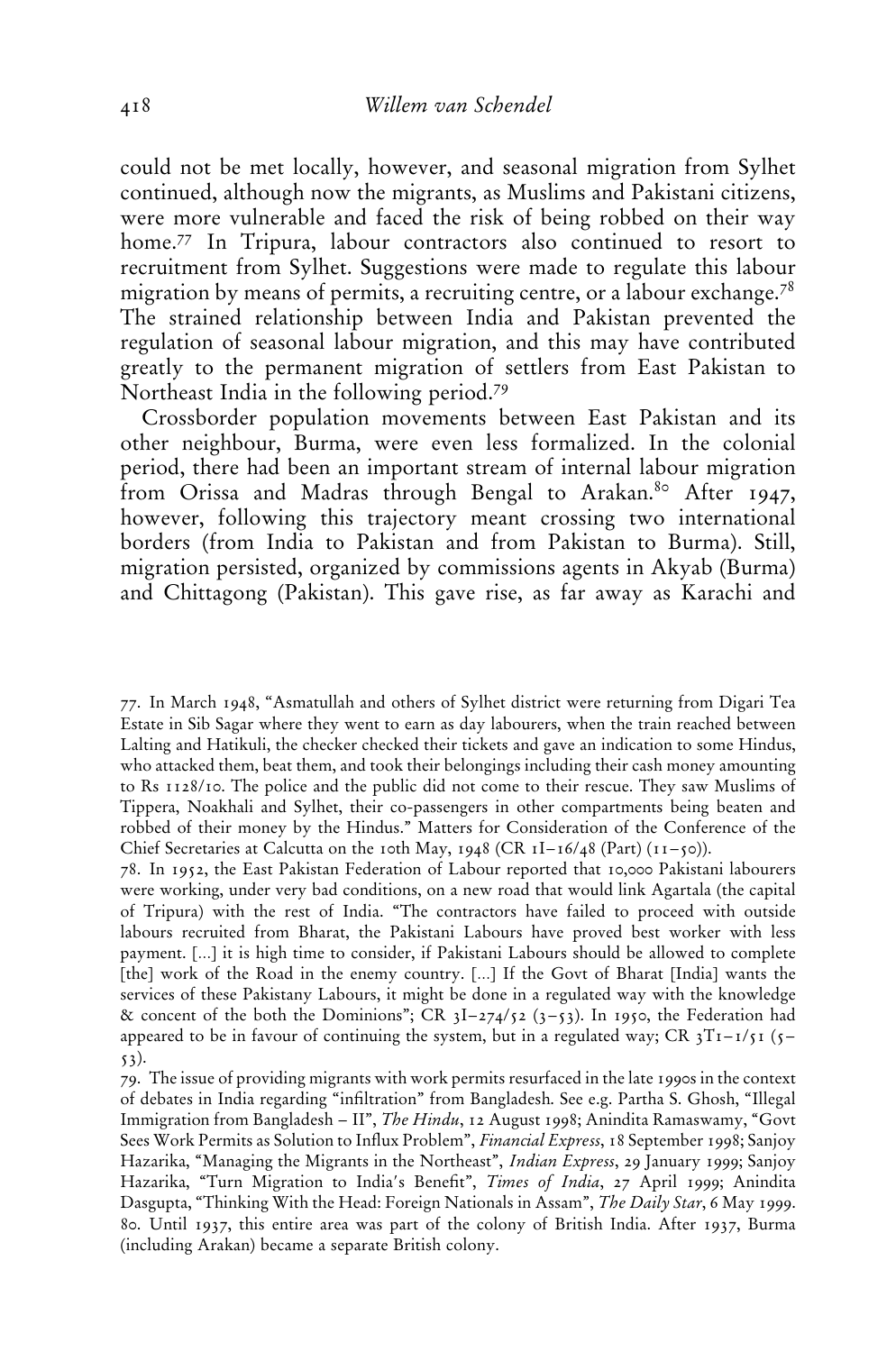Rangoon, to bureaucratic anxiety about "surreptitious" and "unauthorised emigration of Indian Nationals through East Bengal to Burma".<sup>81</sup> In addition, harvesting Arakan's rich paddy lands had long been entrusted to migrant labour from the southern Chittagong district. This too now became a crossborder movement and as entry of foreign labour into Burma became more difficult, "the landholders of Akyab [...] encourage permanent settlement of those labouring classes who go there with their family. They are supplying food, shelter and land to these emigrants''. The Pakistan authorities estimated that about 10,000 people had migrated from Pakistan to Burma between March and June 1948.<sup>82</sup> That the flow of labour across the Burma-Pakistan border was not completely unregulated, however, is clear from the case of up to 50,000 Muslims from Arakan who fled to the Pakistan side in 1948. Three years later, the All-Burma Rwangya Refugee Organisation (East Pakistan) at the border settlement of Nhila used a visit by the Burmese consul to ask him to move the Pakistan government to introduce a "permit system to facilitate their going to Burma for earning their bread".<sup>83</sup>

In short, state regulation of crossborder work affected on a small proportion of those who earned a living on or near the border. In effect, except for the categories mentioned in the visa rules, the states of Pakistan and India did not attempt to regulate crossborder work at all but neither were they capable of stopping it. Since few crossborder workers cared to get the official papers which allowed them to work across the border  $$ either because they did not know about the rules, had no money for passports and visas, made local arrangements with border guards, or  $simplify$  took a chance  $-$  state regulation was even more marginal than the limited attempts indicate. After 1952, all kinds of crossborder work continued, now with the added, but in most cases remote, risk of getting arrested for trespassing.

<sup>81.</sup> See correspondence between the Pakistan Ministry of Foreign Affairs and Commonwealth Relations (Karachi) and the Deputy High Commissioner for India in Pakistan (Karachi) in 1949 (Plt.7F $-I$ /49 (10-50)). According to the Pakistan Embassy in Rangoon, the Burmese Vice-Consul in Chittagong had been issuing temporary seasonal permits; there were no formal restrictions on seasonal labourers to the labour-deficient region of Arakan.

<sup>82.</sup> Answers by the Home Minister, Government of East Bengal, to questions in the East Bengal Legislative Assembly, 10 September 1948; Plt. 12C-37/48 (12-50).

<sup>83.</sup> These Chittagonian-speaking Muslims from northern Arakan (later known as "Rohingyas") were compelled to leave their ancestral homes as a result of a deliberate Burmese policy to remove them in an attempt to root out "Muslim insurgents". Massacres by armed forces occurred on 10 and 11 November 1948, and the military told surviving "Rwangyas that unless they vacated Maungdaw and Buthidaung they would be tortured and butchered like animals and that they were appointed to wipe out the Rwangyas from Maungdaw and Buthidaung''; CR  $1V-10/51 (5-53)$ .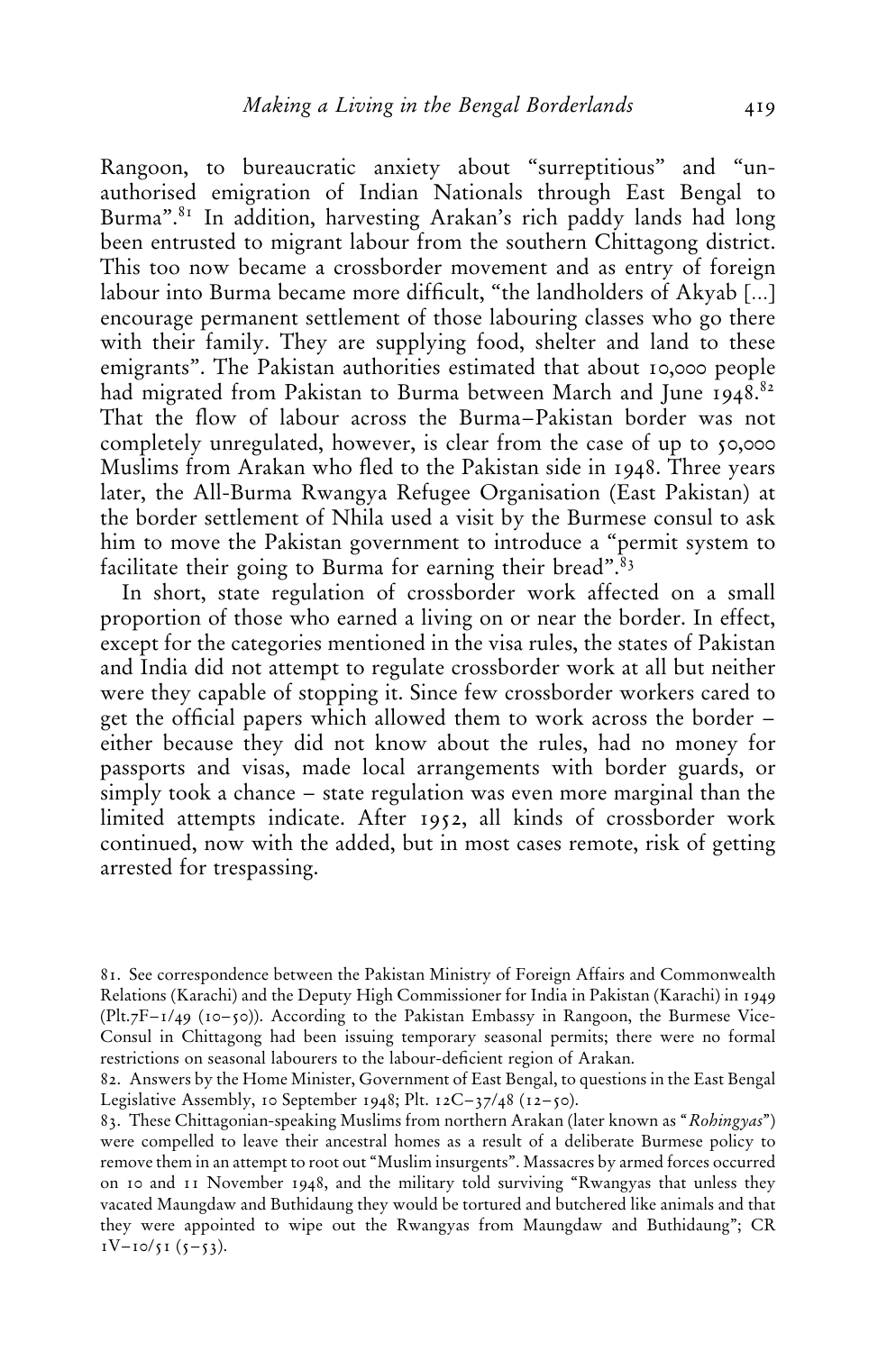#### CONCLUSION: WORKING THROUGH PARTITION

The sudden creation of two new states, Pakistan and India, in 1947 is usually studied from the perspective of the resultant centres of state power and the symbolic creation of two nations. This essay has focused on another arena: the borderland, where nations demarcate their imagined homelands and states and define the margins of their territories and jurisdictions. This is where nations and states meet in geographical terms, and it is this physical confrontation which makes borderlands such essential sites for the study of nations and states, and, indeed, partitions.

The inhabitants of borderlands develop relationships with state organizations and national identities which are, of necessity, more ambiguous than in the territorial heartland: borderlanders are daily reminded of the reality, and the inherent opportunities and risks, of two competing political projects. In their social and economic behaviour, borderlanders have to find pragmatic solutions which frequently flout state rules. Hence, they are often depicted as subversive, not only because they expose the weaknesses of state control but also because many illegal crossborder activities are only possible with the complicity of state agents.<sup>84</sup>

The inability of even the most powerful states to bring "subversive" border economies under control is well documented, not least in the case of unauthorized workers.<sup>85</sup> For this reason, the study of labour in borderlands can be illuminating; it provides insights into the relationship between labour and the state which differ from those obtained from the more conventional sites of labour studies. And because bureaucrats and politicians worry about what goes on in borderlands, they tend to collect and preserve relatively much information on labour relations there.

In this essay, we have seen how the struggle between states and borderlanders in search of a living unfolded in a new borderland, and how that struggle worked out for different groups of borderlanders. In the wake of state fragmentation, many found earning a living hard whereas for others new opportunities opened up. The vignettes presented in the foregoing pages point to a host of questions about the relationship between Partition and borderland labour. To what extent did the character (rather than merely the personnel) of different labour arrangements change? Did Partition contribute to more contractual labour relations? Did workers move from agricultural to nonagricultural employment, or the other way around? How did workers get access to new sources of income? Did wage dependency figure more prominently in post-Partition household living strategies? How did Partition shape borderland workers' identities? And

84. Hastings Donnan and Thomas M. Wilson, Borders: Frontiers of Identity, Nation and State (Oxford [etc.], 1999), chapter 5.

85. The best researched, and most high-tech, case is the US–Mexican border. See Donnan and Wilson, Borders, pp. 96-100, and many contributions to the Journal of Borderlands Studies.